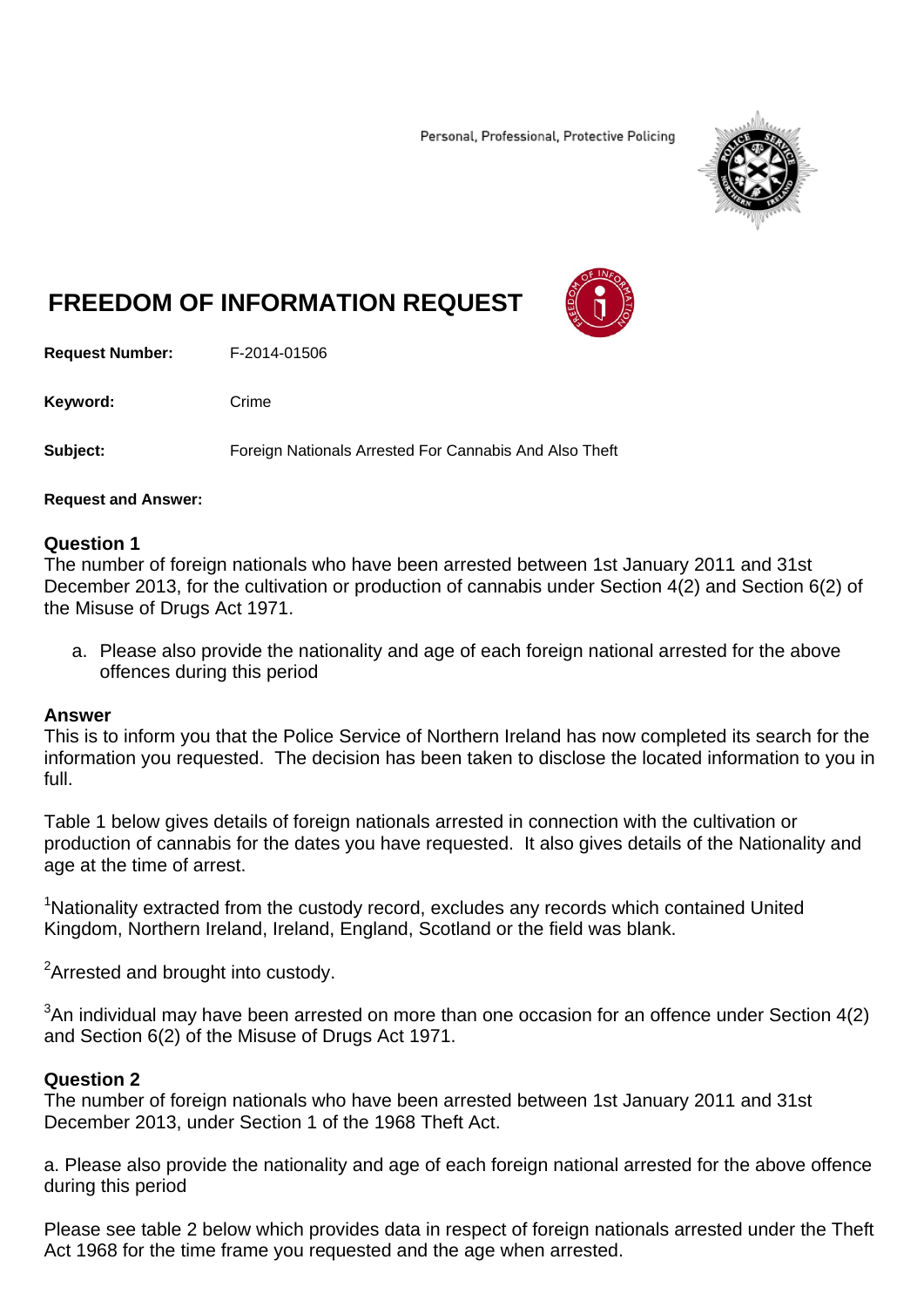<sup>1</sup>Nationality extracted from the custody record, excludes any records which contained United Kingdom Northern Ireland, Ireland, England, Scotland or the field was blank.

<sup>2</sup>Arrested and brought into custody.

 $3$ An individual may have been arrested on more than one occasion for an offence under Section 1 of the Theft Act (1968).

Please note: This information is based on data extracted from a live system and may be subject to change. It is dependent on the information having been input into the system in such a way as to identify those records that are relevant.

If you have any queries regarding your request or the decision please do not hesitate to contact me on 028 9070 0164. When contacting the Freedom of Information Team, please quote the reference number listed at the beginning of this letter.

If you are dissatisfied in any way with the handling of your request, you have the right to request a review. You should do this as soon as possible, or in any case within two months of the date of issue of this letter. In the event that you require a review to be undertaken, you can do so by writing to the Head of Freedom of Information, PSNI Headquarters, 65 Knock Road, Belfast, BT5 6LE or by emailing foi@psni.pnn.police.uk.

If following an internal review, carried out by an independent decision maker, you were to remain dissatisfied in any way with the handling of the request you may make a complaint, under Section 50 of the Freedom of Information Act, to the Information Commissioner's Office and ask that they investigate whether the PSNI has complied with the terms of the Freedom of Information Act. You can write to the Information Commissioner at Information Commissioner's Office, Wycliffe House, Water Lane, Wilmslow, Cheshire, SK9 5AF. In most circumstances the Information Commissioner will not investigate a complaint unless an internal review procedure has been carried out, however the Commissioner has the option to investigate the matter at his discretion.

Please be advised that PSNI replies under Freedom of Information may be released into the public domain via our website @ www.psni.police.uk

Personal details in respect of your request have, where applicable, been removed to protect confidentiality.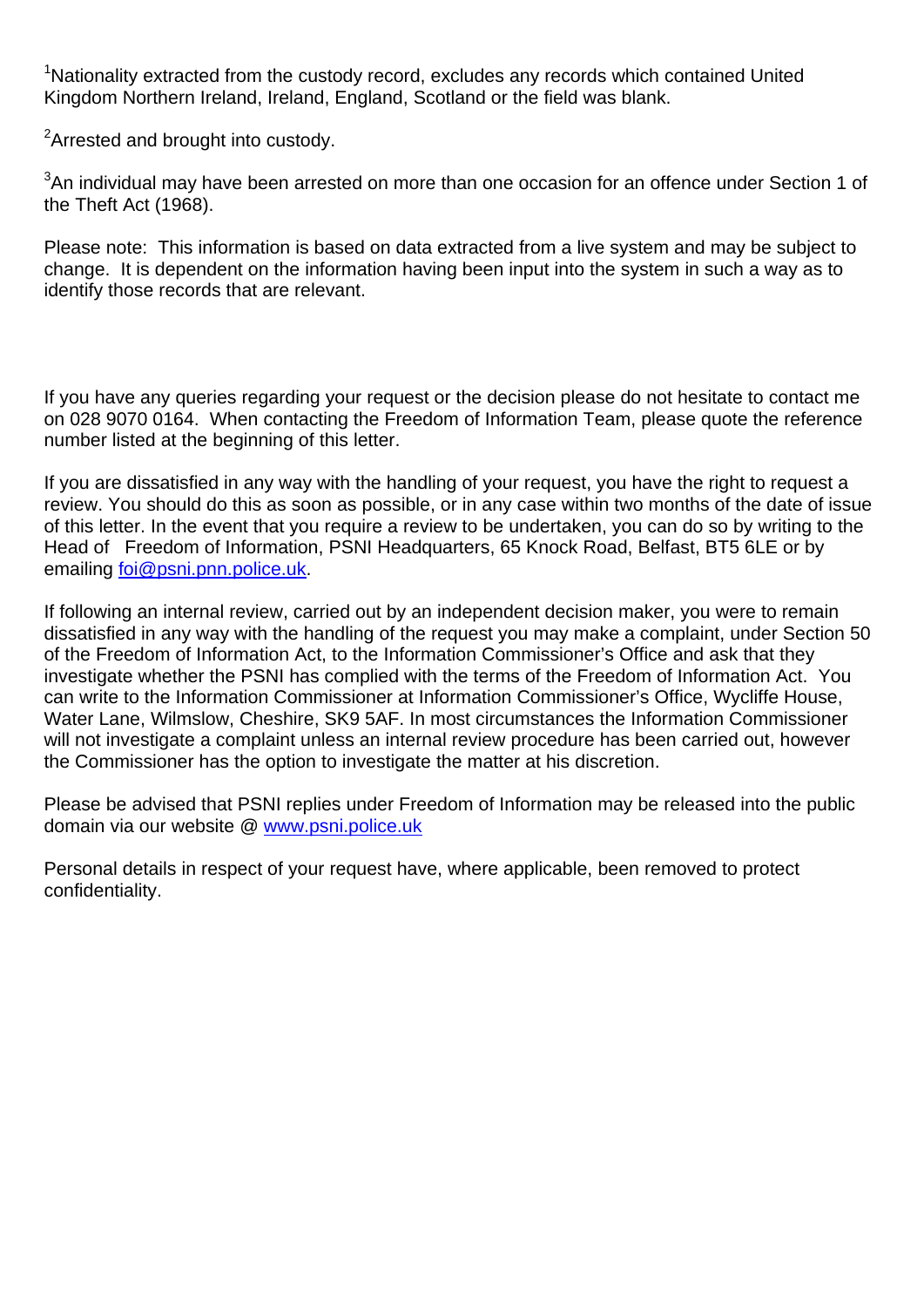## Table 1

Number of foreign nationals<sup>1</sup> arrested<sup>2</sup> for an offence under Section 4(2) and<br>Section 6(2) of the Misuse of Drugs Act (1971) (2011-2013).

| <b>Nationality</b> | <b>Age At Time</b><br><b>Of Arrest</b> |
|--------------------|----------------------------------------|
| China              | 33                                     |
| China              | 42                                     |
| China              | 42                                     |
| China              | 43                                     |
| China              | 42                                     |
| China              | 33                                     |
| China              | 37                                     |
| China              | 42                                     |
| China              | 44                                     |
| China              | 33                                     |
| China              | 49                                     |
| China              | 17                                     |
| China              | 43                                     |
| China              | 48                                     |
| China              | 69                                     |
| China              | 67                                     |
| China              | 32                                     |
| China              | 46                                     |
| China              | 46                                     |
| China              | 41                                     |
| China              | 29                                     |
| China              | 34                                     |
| China              | 33                                     |
| China              | 44                                     |
| China              | 30                                     |
| China              | 51                                     |
| China              | 34                                     |
| China              | 42                                     |
| China              | 29                                     |
| France             | 22                                     |
| France             | 23                                     |
| Ghana              | 22                                     |
| Hungary            | 20                                     |
| Hungary            | 31                                     |
| Hungary            | 23                                     |
| Jamaica            | 32                                     |
| Latvia             | 36                                     |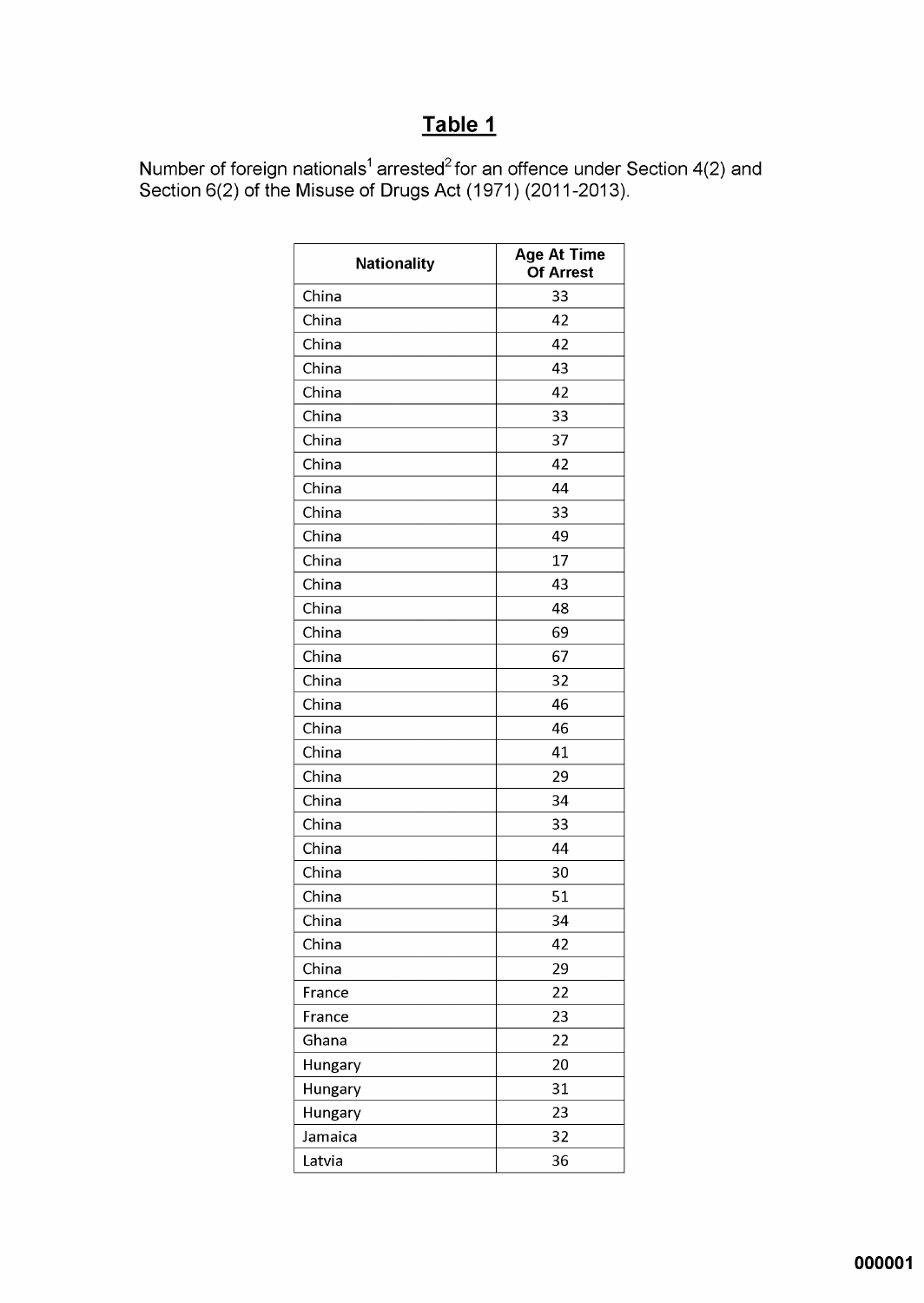| Latvia     | 28 |
|------------|----|
| Latvia     | 32 |
| Lithuania  | 33 |
| Lithuania  | 32 |
| Lithuania  | 31 |
| Lithuania  | 26 |
| Lithuania  | 23 |
| Lithuania  | 27 |
| Lithuania  | 25 |
| Lithuania  | 30 |
| Lithuania  | 18 |
| Lithuania  | 30 |
| Lithuania  | 29 |
| Mauritania | 29 |
| Other      | 19 |
| Other      | 43 |
| Poland     | 21 |
| Poland     | 46 |
| Poland     | 37 |
| Poland     | 29 |
| Poland     | 42 |
| Poland     | 26 |
| Poland     | 43 |
| Poland     | 33 |
| Poland     | 30 |
| Poland     | 36 |
| Poland     | 27 |
| Poland     | 38 |
| Poland     | 23 |
| Poland     | 27 |
| Poland     | 32 |
| Poland     | 27 |
| Poland     | 30 |
| Poland     | 37 |
| Poland     | 28 |
| Poland     | 22 |
| Poland     | 64 |
| Poland     | 19 |
| Poland     | 28 |
| Poland     | 23 |
| Poland     | 30 |
| Poland     | 37 |
| Poland     | 30 |
| Poland     | 46 |
|            | 36 |
| Portugal   |    |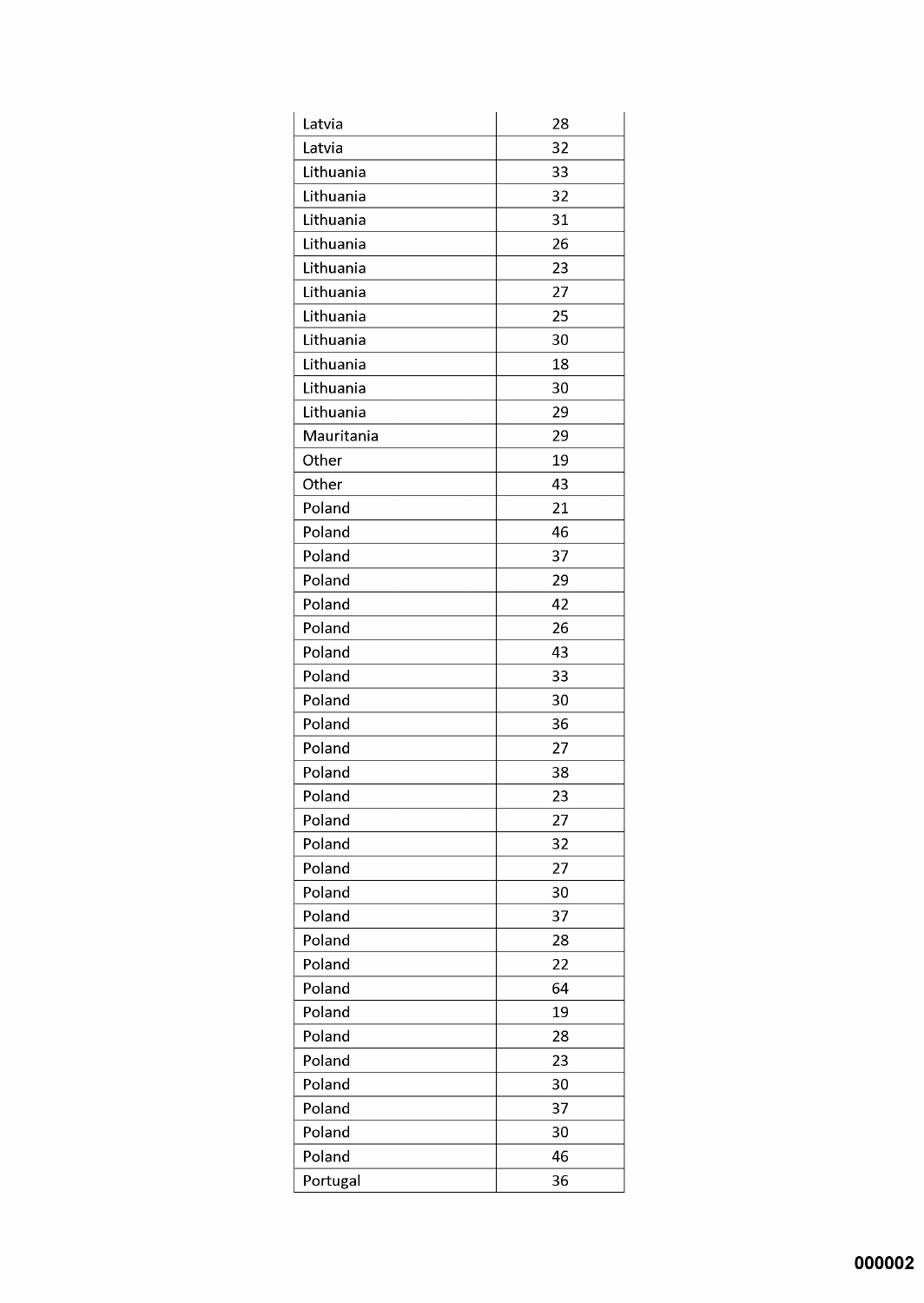| Portugal                        | 20 |
|---------------------------------|----|
| Portugal                        | 26 |
| Saint Lucia                     | 40 |
| Slovakia                        | 30 |
| Slovakia                        | 30 |
| <b>United States of America</b> | 36 |
| Viet Nam                        | 24 |
| Viet Nam                        | 62 |
| Viet Nam                        | 36 |
| Viet Nam                        | 42 |
| Viet Nam                        | 40 |
| Total                           | 93 |

<sup>1</sup> Nationality extracted from the custody record, excludes any records which contained United Kingdom, Northern Ireland, Ireland, England, Scotland or the field was blank.

<sup>2</sup> Arrested and brought into custody

<sup>3</sup>An individual may have been arrested on more than one occasion for an offence under Section 4(2) and Section 6(2) of the Misuse of Drugs Act 1971

Please Note: This information is based on data extracted from a live system and may be subject to change. It is dependent on the information having been input into the system in such a way as to identify those records that are relevant.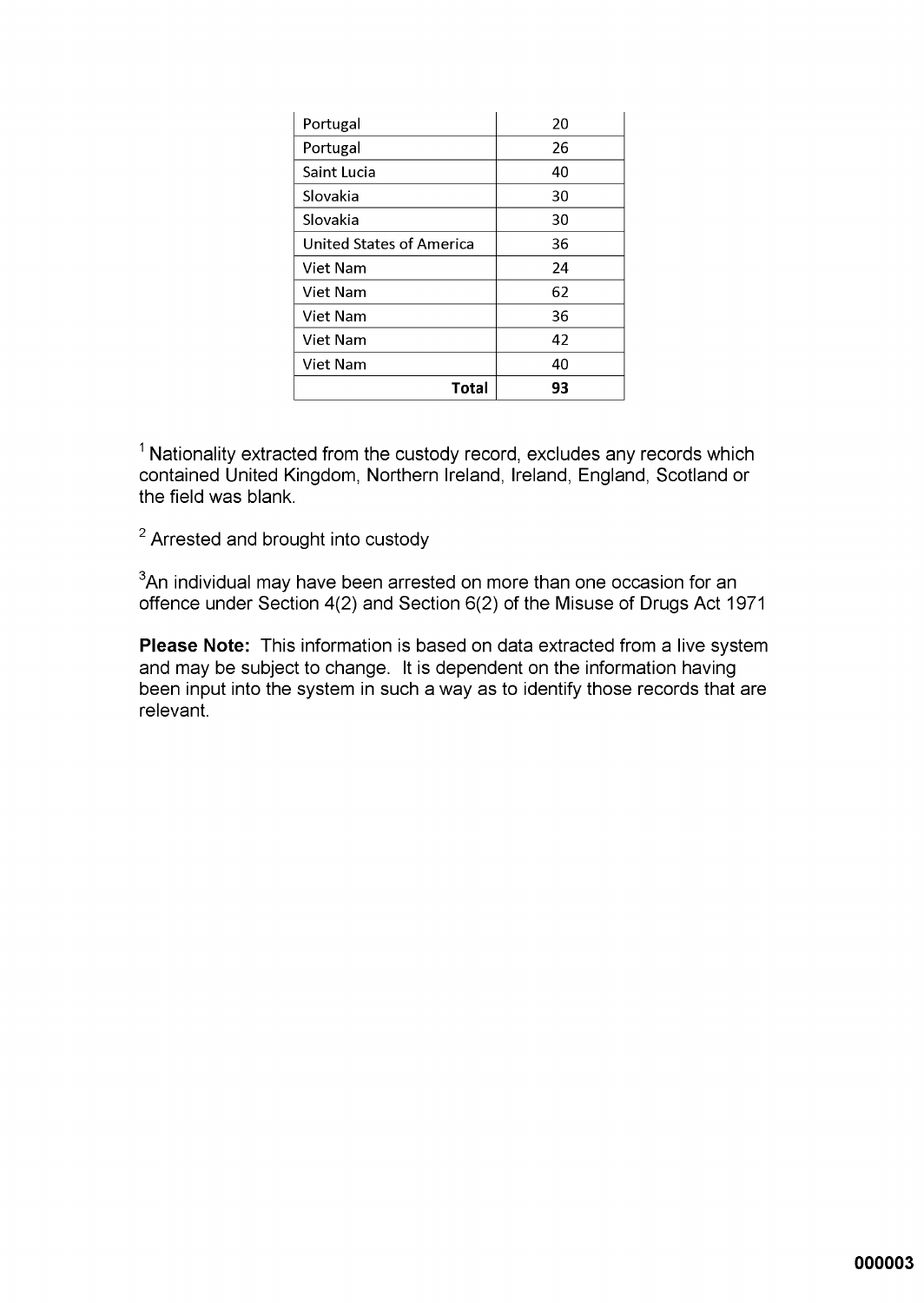### Table 2

Number of foreign nationals<sup>1</sup> arrested<sup>2</sup> for an offence under Section 1 of the Theft Act (1968) (2011-2013)

| <b>Nationality</b>       | Age At<br>Time Of<br>Arrest |
|--------------------------|-----------------------------|
| Afghanistan              | 22                          |
| Afghanistan; Portugal    | 32                          |
| Albania                  | 22                          |
| Albania                  | 46                          |
| Algeria                  | 33                          |
| Algeria                  | 35                          |
| Algeria                  | 23                          |
| Algeria                  | 26                          |
| Algeria                  | 45                          |
| Angola; Portugal         | 44                          |
| Australia                | 28                          |
| Australia                | 38                          |
| Bangladesh               | 32                          |
| Bangladesh               | 28                          |
| Bangladesh               | 29                          |
| Bangladesh               | 85                          |
| <b>Belarus</b>           | 27                          |
| <b>Brazil</b>            | 18                          |
| <b>Brazil</b>            | 21                          |
| Brazil; Portugal         | 35                          |
| <b>Bulgaria</b>          | 45                          |
| <b>Bulgaria</b>          | 18                          |
| <b>Bulgaria</b>          | 37                          |
| <b>Bulgaria</b>          | 34                          |
| <b>Bulgaria</b>          | 46                          |
| <b>Bulgaria</b>          | 26                          |
| <b>Bulgaria</b>          | 24                          |
| <b>Bulgaria</b>          | 22                          |
| <b>Bulgaria</b>          | 29                          |
| <b>Bulgaria</b>          | 28                          |
| <b>Bulgaria</b>          | 38                          |
| <b>Bulgaria</b>          | 24                          |
| <b>Bulgaria</b>          | 24                          |
| <b>Bulgaria</b>          | 33                          |
| <b>Bulgaria</b>          | 34                          |
| <b>Bulgaria</b>          | 27                          |
| <b>Bulgaria</b> ; Poland | 40                          |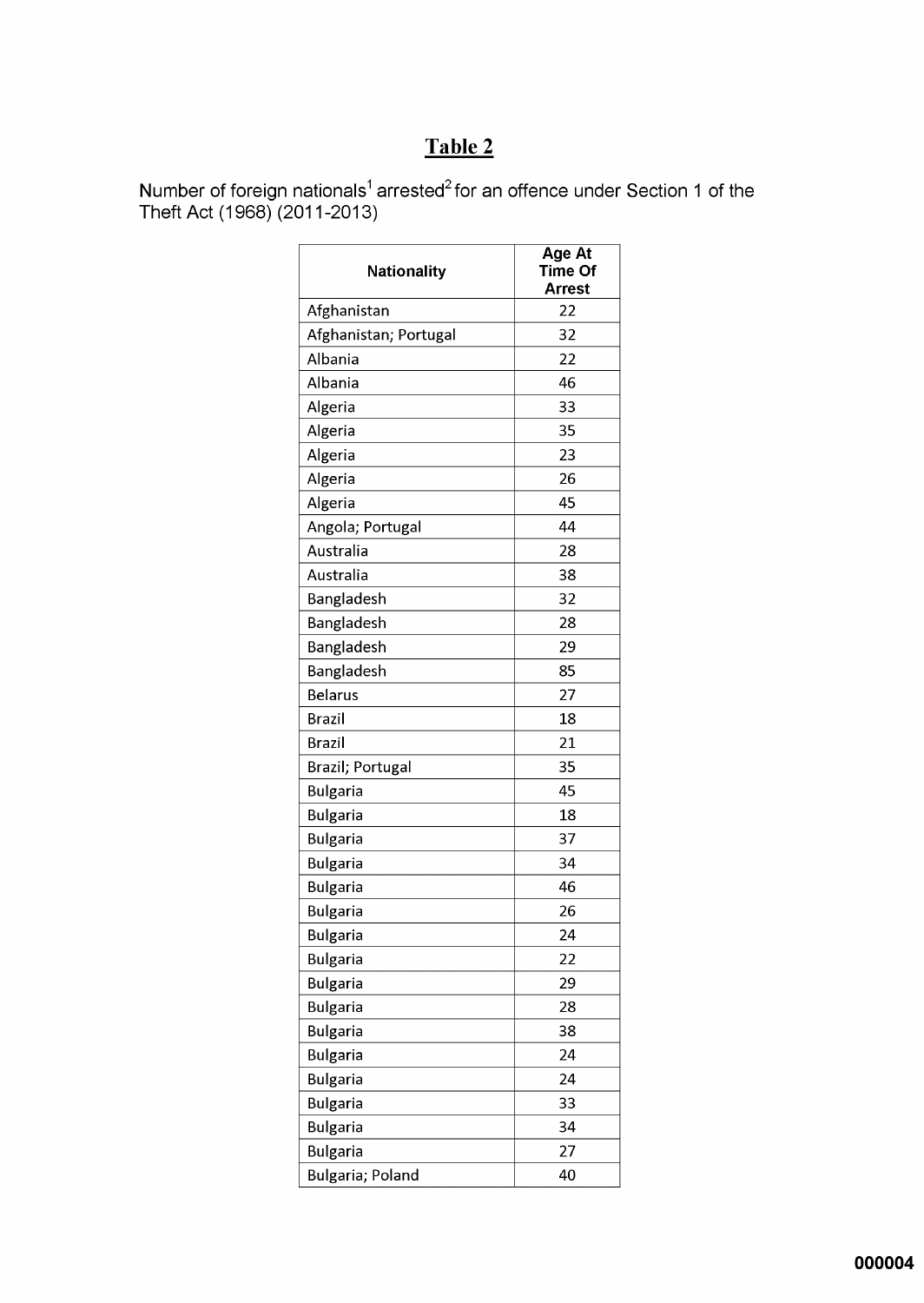| Bulgaria; Poland        | 34 |
|-------------------------|----|
| Canada                  | 26 |
| Chile                   | 16 |
| China                   | 43 |
| China                   | 40 |
| China                   | 45 |
| China                   | 56 |
| China                   | 49 |
| China                   | 29 |
| China                   | 47 |
| China                   | 49 |
| China                   | 51 |
| China                   | 24 |
| China                   | 17 |
| China                   | 22 |
| China                   | 35 |
| China                   | 48 |
| Costa Rica              | 30 |
| Czech Republic          | 43 |
| Czech Republic          | 44 |
| Czech Republic          | 25 |
| Czech Republic          | 27 |
| Czech Republic          | 30 |
| East Timor              | 28 |
| East Timor              | 16 |
| East Timor              | 36 |
| East Timor              | 15 |
| <b>East Timor</b>       | 26 |
| East Timor; Portugal    | 46 |
| Fiji                    | 26 |
| France                  | 21 |
| France                  | 22 |
| France                  | 21 |
| France                  | 34 |
| France                  | 20 |
| France                  | 28 |
| France; Morocco         | 57 |
| Germany                 | 21 |
| Germany                 | 27 |
| Germany                 | 74 |
| Germany                 | 35 |
| Ghana                   | 39 |
| Ghana                   | 35 |
| Greece                  | 62 |
| Guinea-Bissau; Portugal | 15 |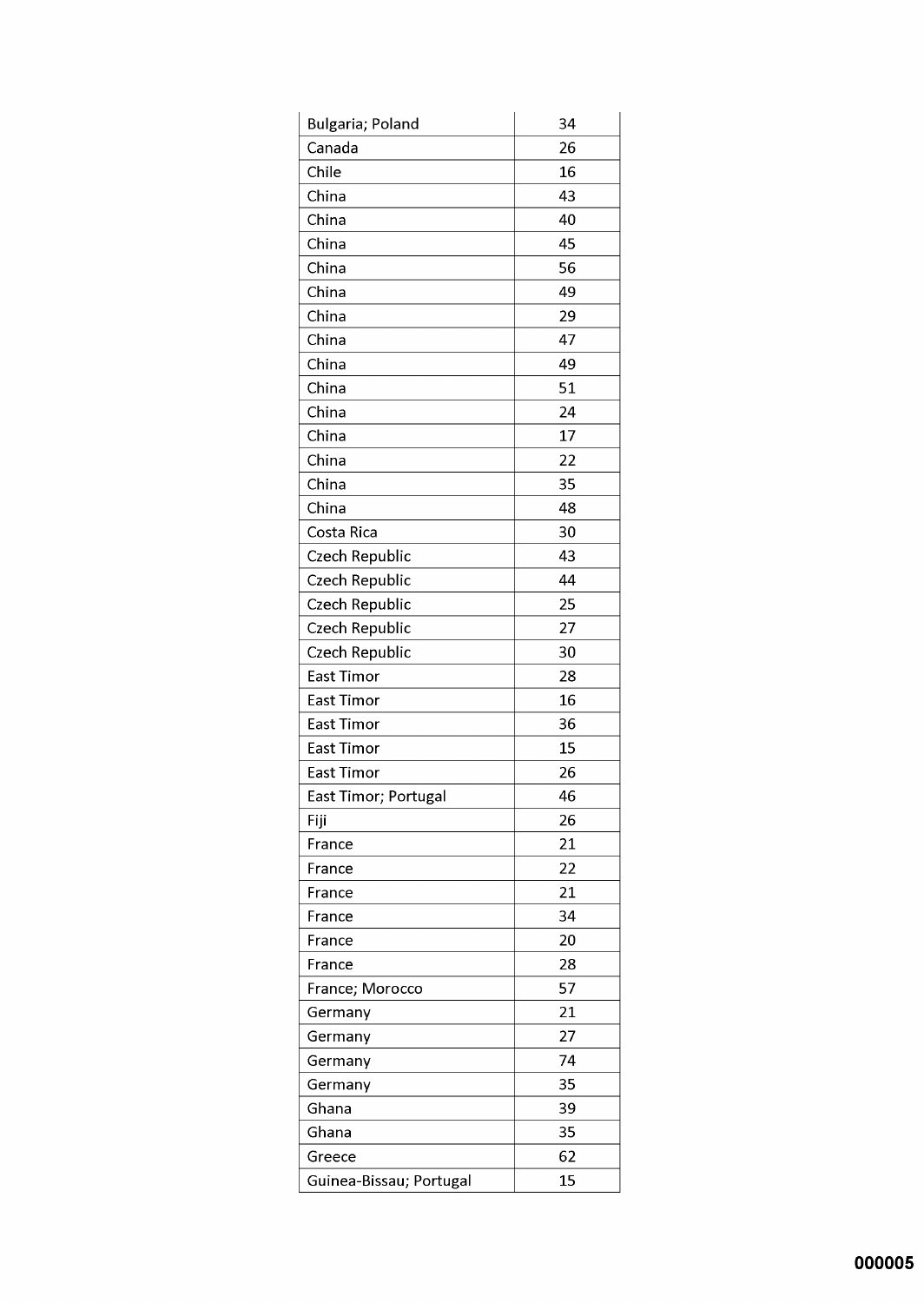| Hungary                   | 31 |
|---------------------------|----|
| Hungary                   | 29 |
| Hungary                   | 28 |
| Hungary                   | 12 |
| Hungary                   | 30 |
| Hungary                   | 35 |
| Hungary                   | 24 |
| Hungary                   | 24 |
| Hungary                   | 47 |
| Hungary                   | 46 |
| Hungary                   | 58 |
| Hungary                   | 14 |
| Hungary                   | 14 |
| Hungary                   | 24 |
| Hungary                   | 26 |
| Hungary                   | 44 |
| Hungary                   | 46 |
| India                     | 25 |
| India                     | 14 |
| India                     | 28 |
| India                     | 44 |
| Iran, Islamic republic of | 46 |
| Iraq                      | 21 |
| Iraq                      | 23 |
| Iraq                      | 41 |
| Iraq                      | 47 |
| Italy                     | 45 |
| Jamaica                   | 35 |
| Kazakhstan                | 43 |
| Kazakhstan                | 31 |
| Kazakhstan                | 24 |
| Kenya                     | 37 |
| Korea, Republic of        | 34 |
| Latvia                    | 64 |
| Latvia                    | 19 |
| Latvia                    | 27 |
| Latvia                    | 41 |
| Latvia                    | 45 |
| Latvia                    | 45 |
| Latvia                    | 21 |
| Latvia                    | 18 |
| Latvia                    | 25 |
| Latvia                    | 28 |
| Latvia                    | 31 |
| Latvia                    | 55 |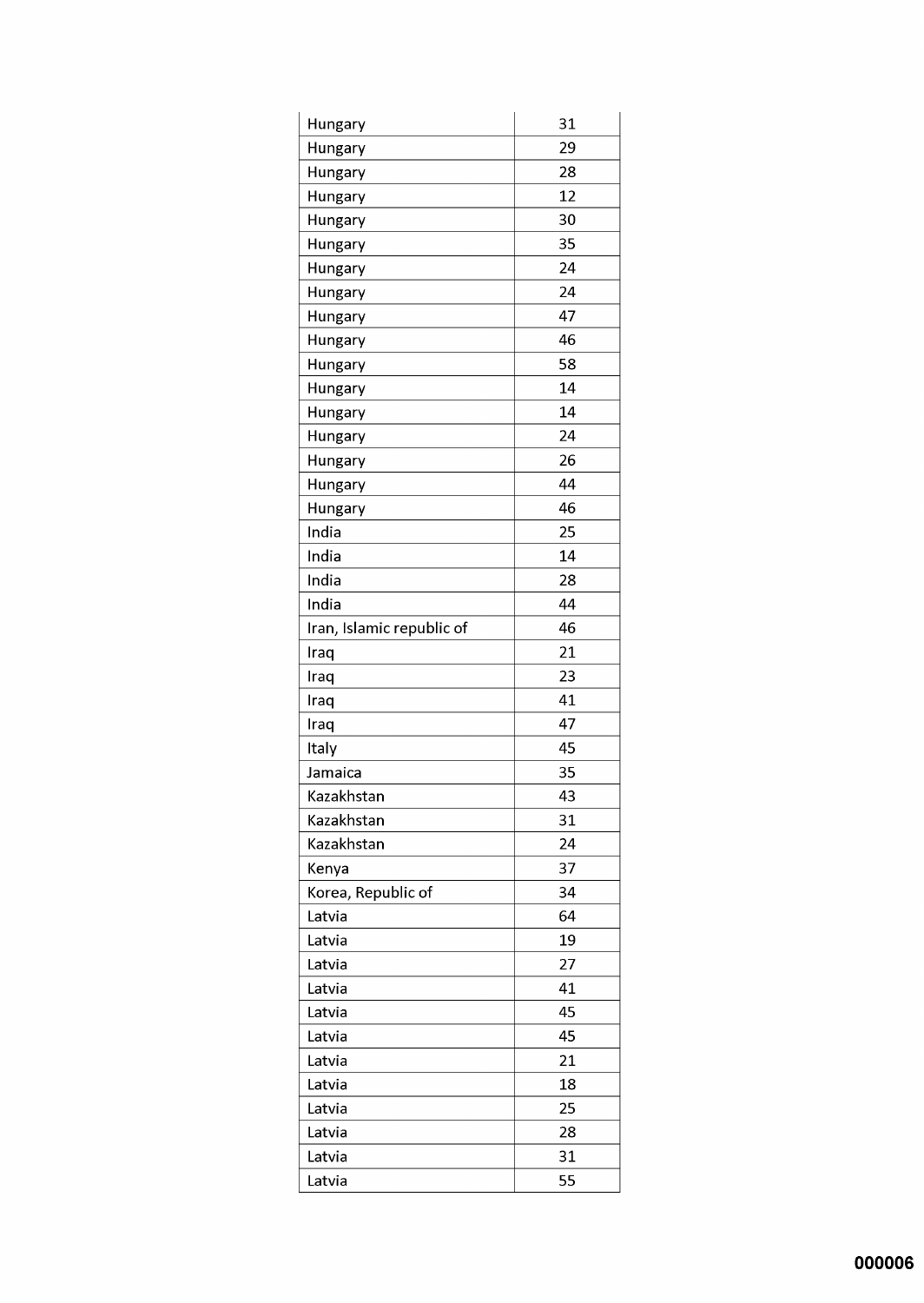| Latvia            | 39 |
|-------------------|----|
| Latvia            | 40 |
| Latvia            | 35 |
| Latvia            | 26 |
| Latvia            | 26 |
| Latvia            | 21 |
| Latvia            | 20 |
| Latvia            | 26 |
| Latvia            | 35 |
| Latvia            | 19 |
| Latvia            | 28 |
| Latvia            | 32 |
| Latvia            | 48 |
| Latvia            | 17 |
| Latvia            | 30 |
| Latvia            | 51 |
| Latvia            | 28 |
| Latvia            | 60 |
| Latvia            | 25 |
| Latvia            | 30 |
| Latvia            | 29 |
| Latvia            | 54 |
| Latvia            | 29 |
| Latvia            | 20 |
| Latvia            | 27 |
| Latvia            | 37 |
| Latvia            | 36 |
| Latvia            | 38 |
| Latvia            | 36 |
| Latvia            | 29 |
| Latvia            | 47 |
| Latvia            | 29 |
| Latvia            | 37 |
| Latvia            | 25 |
| Latvia            | 29 |
| Latvia            | 48 |
| Latvia            | 32 |
| Latvia            | 36 |
| Latvia            | 42 |
| Latvia            | 23 |
| Latvia            | 34 |
| Latvia            | 51 |
| Latvia            | 47 |
| Latvia; Lithuania | 26 |
| Latvia; Lithuania | 42 |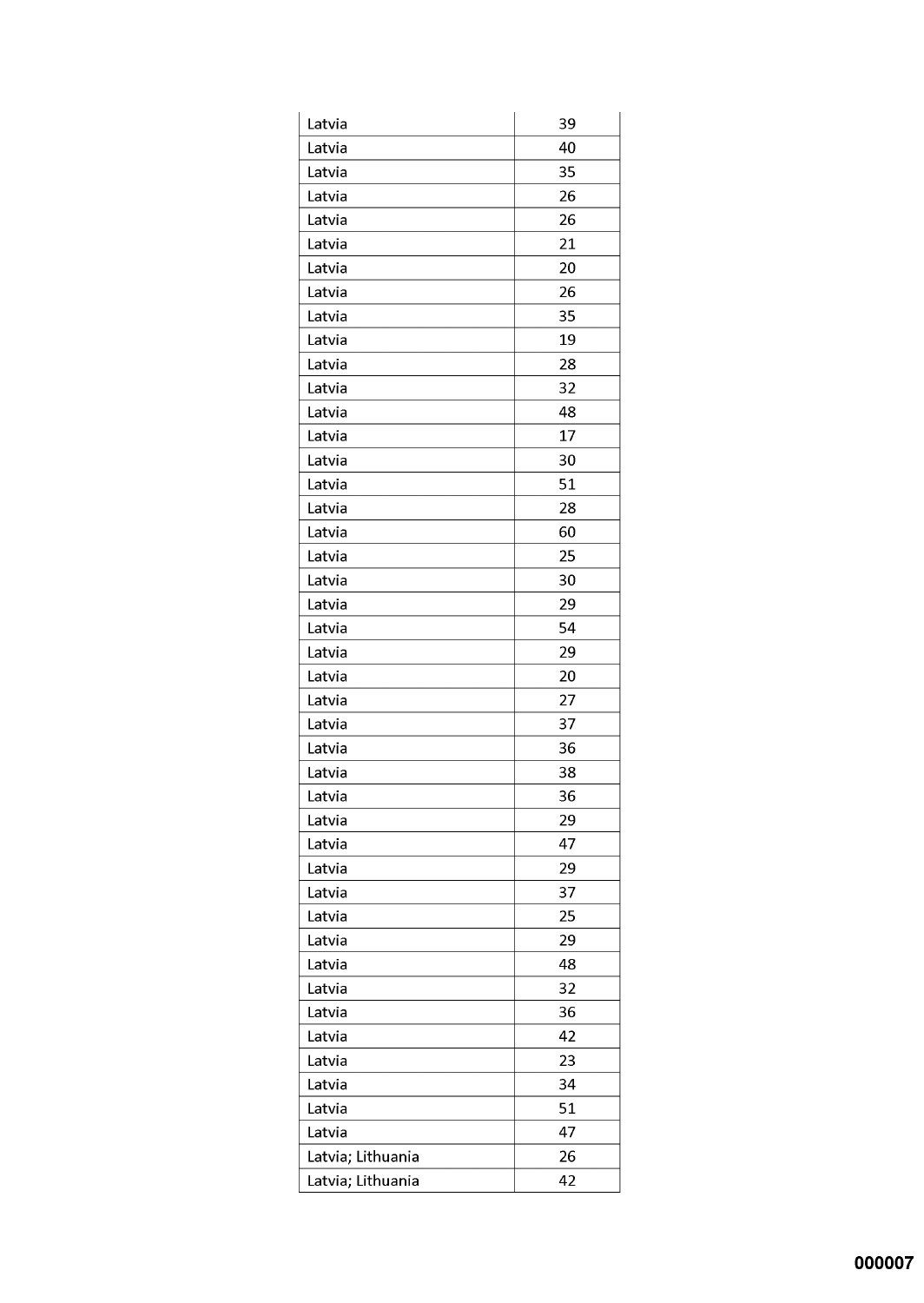| Latvia; Russian Federation | 53 |
|----------------------------|----|
| Liberia                    | 34 |
| Libyan Arab Jamahiriya     | 32 |
| Lithuania                  | 23 |
| Lithuania                  | 31 |
| Lithuania                  | 28 |
| Lithuania                  | 20 |
| Lithuania                  | 21 |
| Lithuania                  | 20 |
| Lithuania                  | 24 |
| Lithuania                  | 44 |
| Lithuania                  | 27 |
| Lithuania                  | 18 |
| Lithuania                  | 32 |
| Lithuania                  | 19 |
| Lithuania                  | 27 |
| Lithuania                  | 32 |
| Lithuania                  | 20 |
| Lithuania                  | 26 |
| Lithuania                  | 40 |
| Lithuania                  | 31 |
| Lithuania                  | 26 |
| Lithuania                  | 36 |
| Lithuania                  | 46 |
| Lithuania                  | 23 |
| Lithuania                  | 46 |
| Lithuania                  | 44 |
| Lithuania                  | 27 |
| Lithuania                  | 52 |
| Lithuania                  | 32 |
| Lithuania                  | 26 |
| Lithuania                  | 25 |
| Lithuania                  | 23 |
| Lithuania                  | 18 |
| Lithuania                  | 33 |
| Lithuania                  | 48 |
| Lithuania                  | 25 |
| Lithuania                  | 30 |
| Lithuania                  | 20 |
| Lithuania                  | 37 |
| Lithuania                  | 23 |
| Lithuania                  | 23 |
| Lithuania                  | 19 |
| Lithuania                  | 27 |
| Lithuania                  | 27 |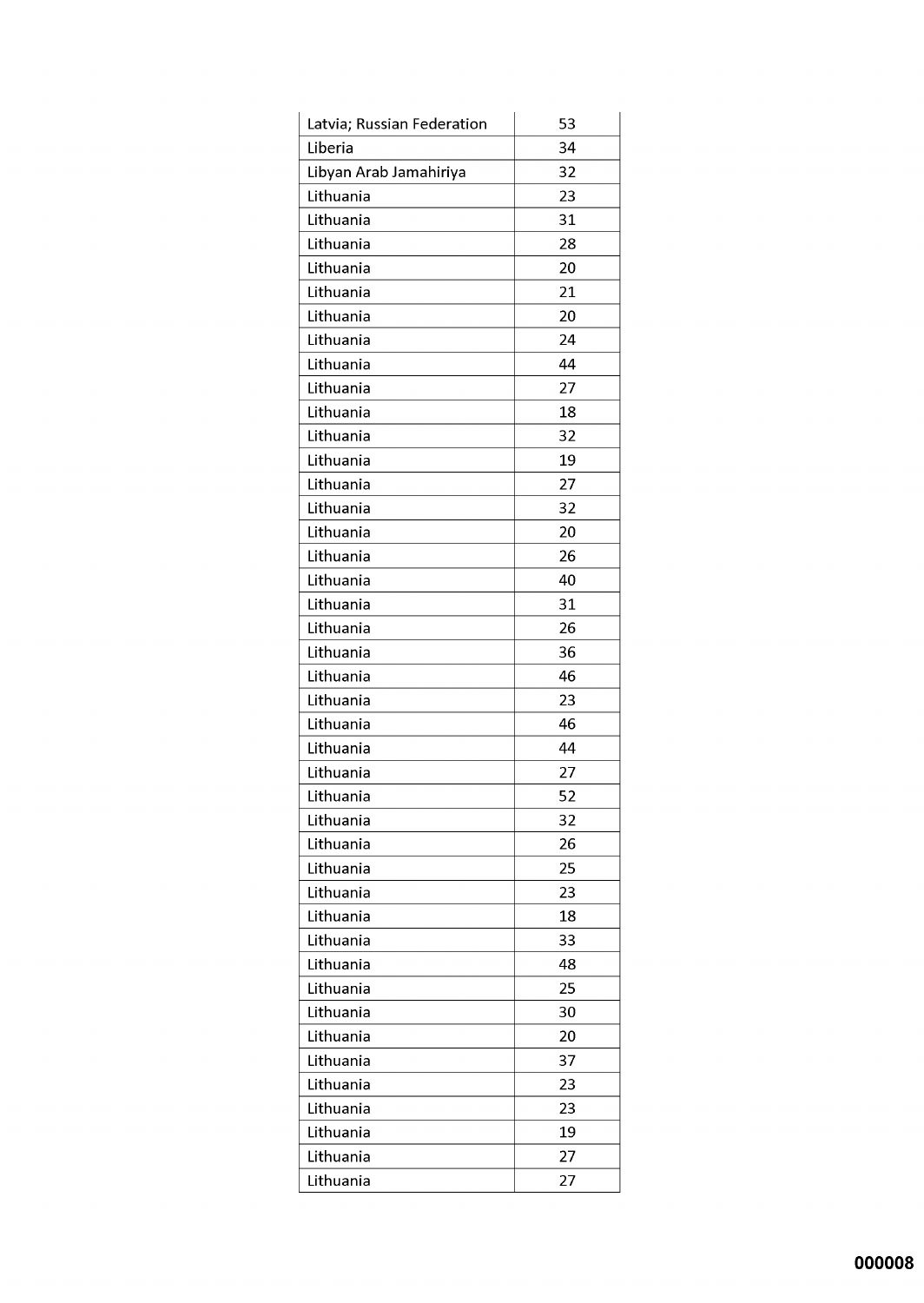| Lithuania | 37 |
|-----------|----|
| Lithuania | 46 |
| Lithuania | 20 |
| Lithuania | 23 |
| Lithuania | 43 |
| Lithuania | 26 |
| Lithuania | 28 |
| Lithuania | 36 |
| Lithuania | 37 |
| Lithuania | 32 |
| Lithuania | 23 |
| Lithuania | 27 |
| Lithuania | 38 |
| Lithuania | 23 |
| Lithuania | 22 |
| Lithuania | 27 |
| Lithuania | 23 |
| Lithuania | 26 |
| Lithuania | 28 |
| Lithuania | 41 |
| Lithuania | 40 |
| Lithuania | 36 |
| Lithuania | 20 |
| Lithuania | 24 |
| Lithuania | 38 |
| Lithuania | 18 |
| Lithuania | 19 |
| Lithuania | 21 |
| Lithuania | 32 |
| Lithuania | 20 |
| Lithuania | 32 |
| Lithuania | 20 |
| Lithuania | 20 |
| Lithuania | 37 |
| Lithuania | 56 |
| Lithuania | 33 |
| Lithuania | 18 |
| Lithuania | 36 |
| Lithuania | 42 |
| Lithuania | 21 |
| Lithuania | 25 |
| Lithuania | 46 |
| Lithuania | 14 |
| Lithuania | 17 |
| Lithuania | 50 |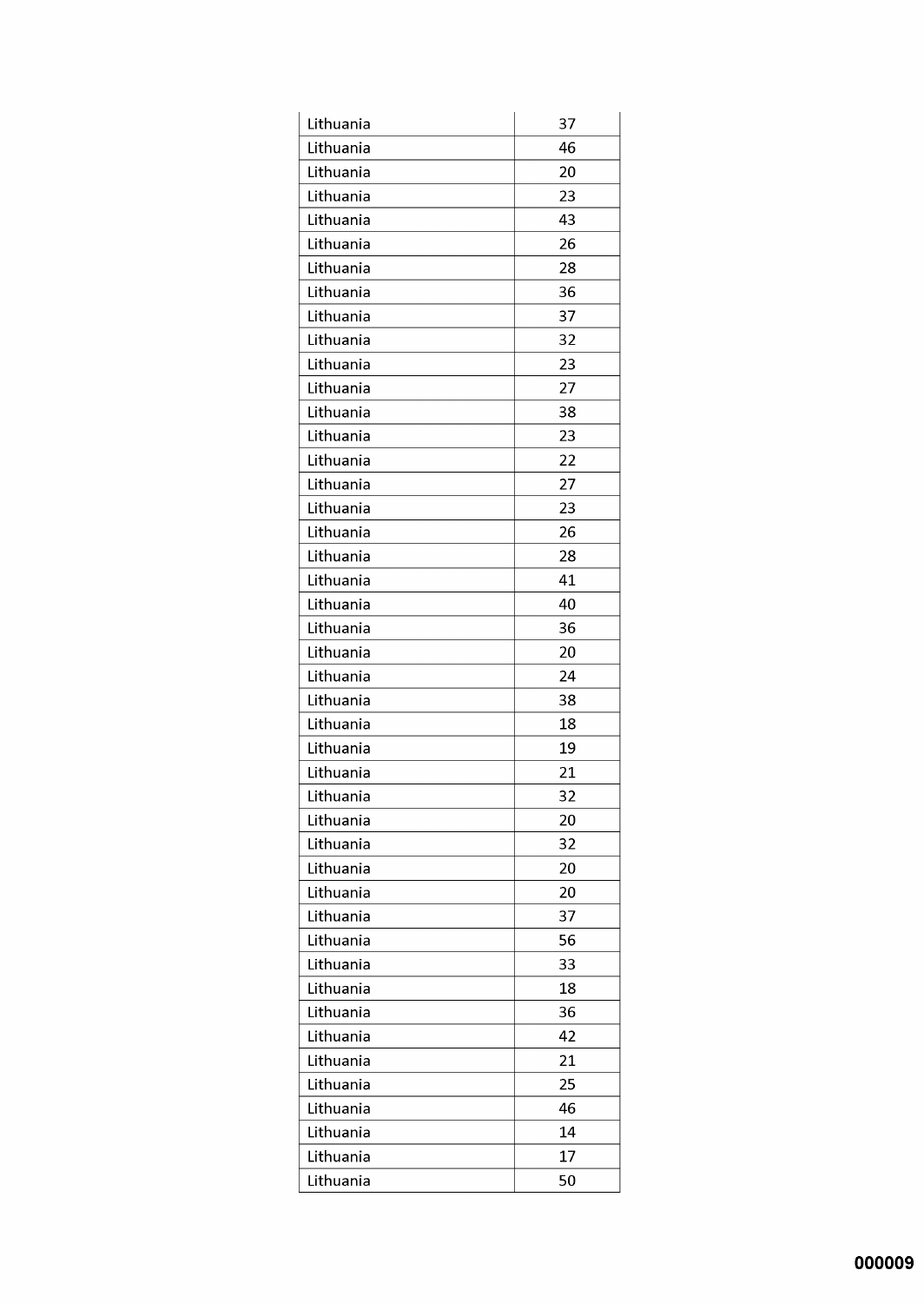| Lithuania | 41 |
|-----------|----|
| Lithuania | 25 |
| Lithuania | 28 |
| Lithuania | 22 |
| Lithuania | 23 |
| Lithuania | 24 |
| Lithuania | 24 |
| Lithuania | 24 |
| Lithuania | 22 |
| Lithuania | 32 |
| Lithuania | 27 |
| Lithuania | 31 |
| Lithuania | 23 |
| Lithuania | 52 |
| Lithuania | 23 |
| Lithuania | 33 |
| Lithuania | 25 |
| Lithuania | 33 |
| Lithuania | 45 |
| Lithuania | 27 |
| Lithuania | 29 |
| Lithuania | 27 |
| Lithuania | 16 |
| Lithuania | 30 |
| Lithuania | 20 |
| Lithuania | 23 |
| Lithuania | 50 |
| Lithuania | 26 |
| Lithuania | 34 |
| Lithuania | 22 |
| Lithuania | 27 |
| Lithuania | 24 |
| Lithuania | 36 |
| Lithuania | 40 |
| Lithuania | 19 |
| Lithuania | 20 |
| Lithuania | 21 |
| Lithuania | 37 |
| Lithuania | 18 |
| Lithuania | 24 |
| Lithuania | 47 |
| Lithuania | 35 |
| Lithuania | 35 |
| Lithuania | 32 |
| Lithuania | 34 |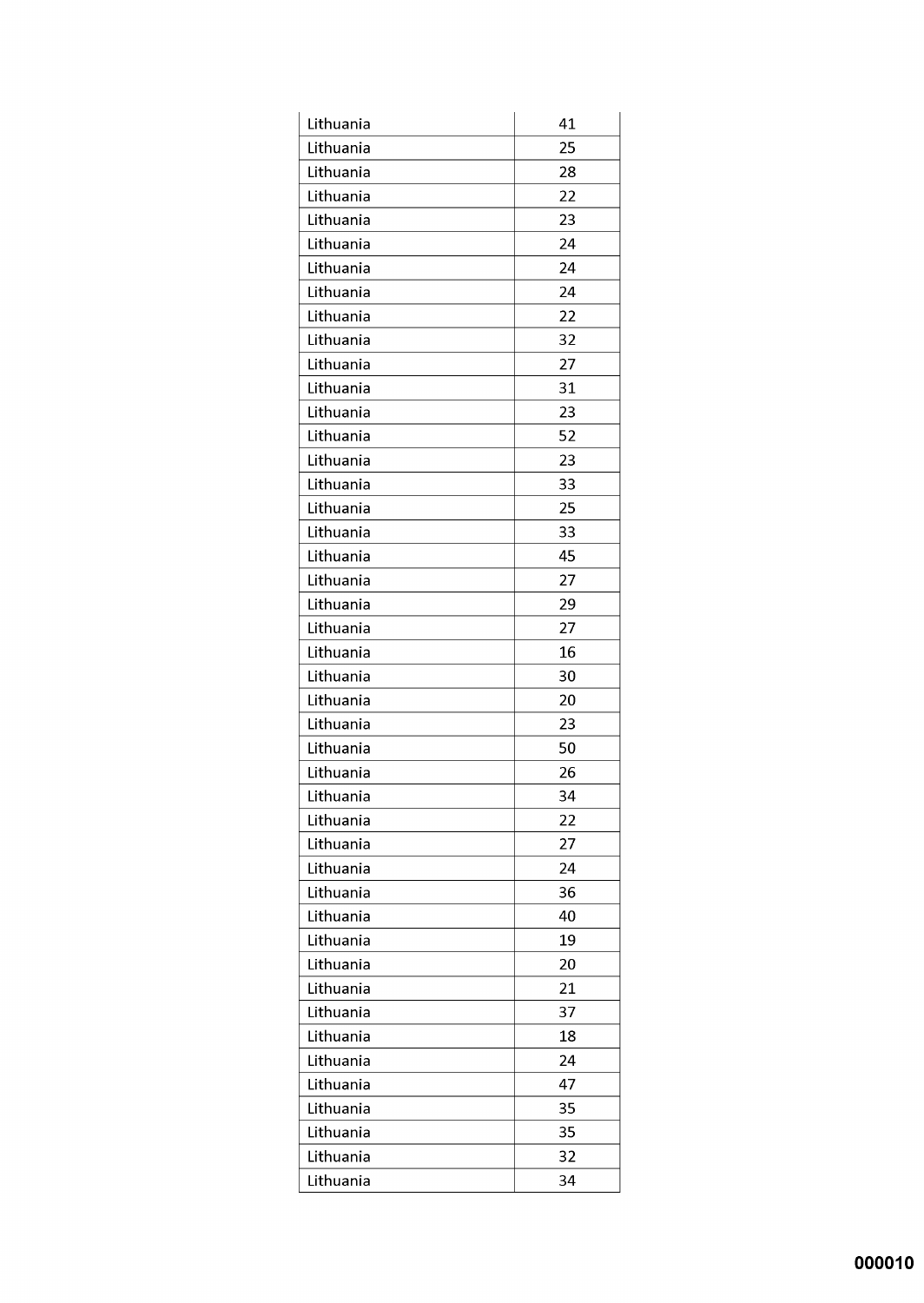| Lithuania | 20 |
|-----------|----|
| Lithuania | 32 |
| Lithuania | 17 |
| Lithuania | 53 |
| Lithuania | 24 |
| Lithuania | 29 |
| Lithuania | 51 |
| Lithuania | 20 |
| Lithuania | 48 |
| Lithuania | 26 |
| Lithuania | 25 |
| Lithuania | 25 |
| Lithuania | 26 |
| Lithuania | 34 |
| Lithuania | 21 |
| Lithuania | 32 |
| Lithuania | 52 |
| Lithuania | 61 |
| Lithuania | 35 |
| Lithuania | 15 |
| Lithuania | 36 |
| Lithuania | 13 |
| Lithuania | 35 |
| Lithuania | 22 |
| Lithuania | 23 |
| Lithuania | 41 |
| Lithuania | 24 |
| Lithuania | 22 |
| Lithuania | 32 |
| Lithuania | 36 |
| Lithuania | 34 |
| Lithuania | 40 |
| Lithuania | 22 |
| Lithuania | 24 |
| Lithuania | 45 |
| Lithuania | 48 |
| Lithuania | 27 |
| Lithuania | 54 |
| Lithuania | 36 |
| Lithuania | 27 |
| Lithuania | 63 |
| Lithuania | 23 |
| Lithuania | 21 |
| Lithuania | 54 |
| Lithuania | 29 |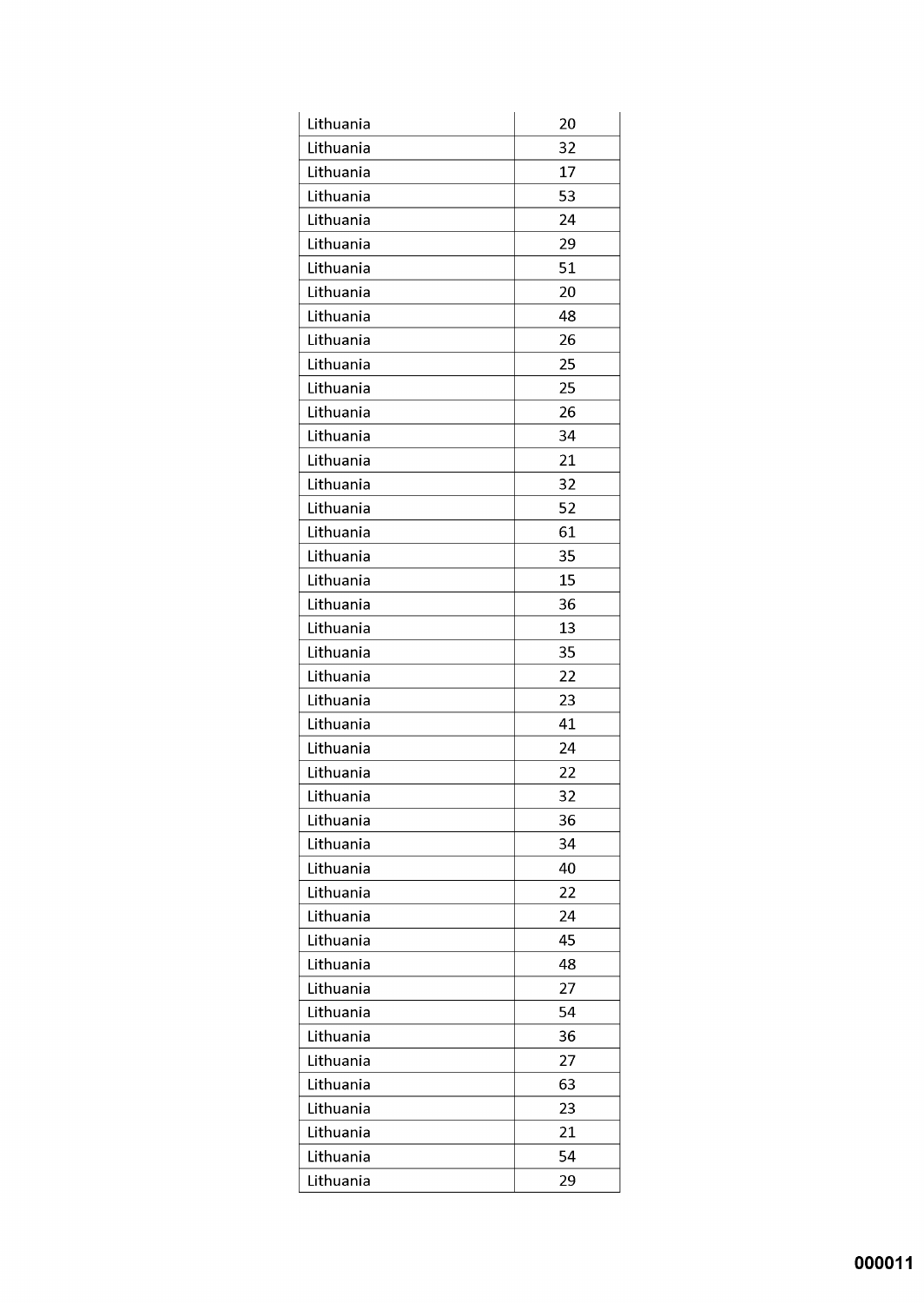| Lithuania | 31 |
|-----------|----|
| Lithuania | 31 |
| Lithuania | 53 |
| Lithuania | 27 |
| Lithuania | 44 |
| Lithuania | 27 |
| Lithuania | 34 |
| Lithuania | 18 |
| Lithuania | 26 |
| Lithuania | 27 |
| Lithuania | 35 |
| Lithuania | 28 |
| Lithuania | 37 |
| Lithuania | 27 |
| Lithuania | 23 |
| Lithuania | 25 |
| Lithuania | 33 |
| Lithuania | 25 |
| Lithuania | 37 |
| Lithuania | 39 |
| Lithuania | 25 |
| Lithuania | 47 |
| Lithuania | 22 |
| Lithuania | 47 |
| Lithuania | 24 |
| Lithuania | 26 |
| Lithuania | 32 |
| Lithuania | 30 |
| Lithuania | 25 |
| Lithuania | 27 |
| Lithuania | 45 |
| Lithuania | 37 |
| Lithuania | 24 |
| Lithuania | 30 |
| Lithuania | 29 |
| Lithuania | 29 |
| Lithuania | 31 |
| Lithuania | 38 |
| Lithuania | 30 |
| Lithuania | 26 |
| Lithuania | 33 |
| Lithuania | 25 |
| Lithuania | 32 |
| Lithuania | 38 |
| Lithuania | 18 |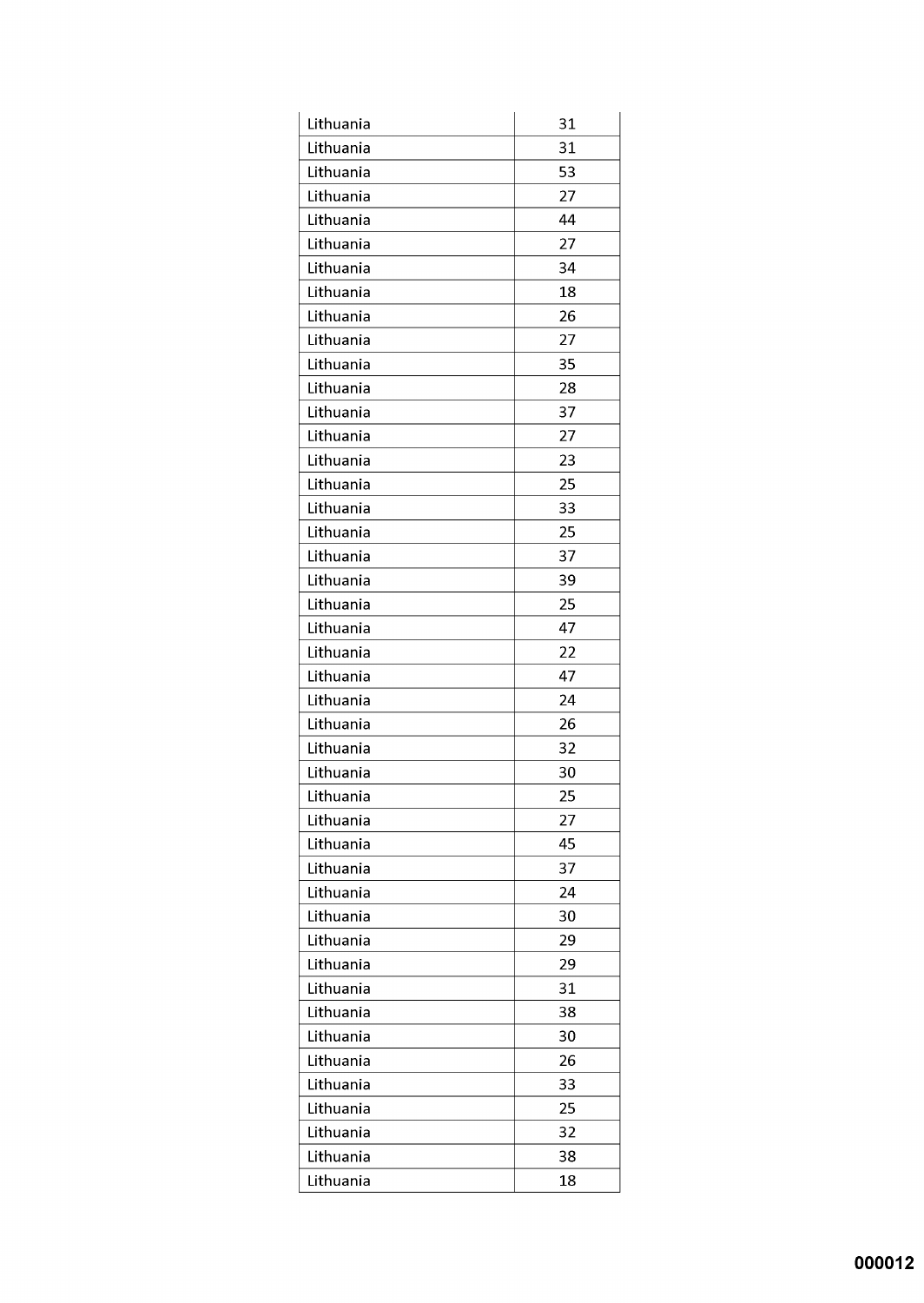| Lithuania | 48 |
|-----------|----|
| Lithuania | 27 |
| Lithuania | 39 |
| Lithuania | 38 |
| Lithuania | 25 |
| Lithuania | 26 |
| Lithuania | 23 |
| Lithuania | 17 |
| Lithuania | 18 |
| Lithuania | 41 |
| Lithuania | 23 |
| Lithuania | 36 |
| Lithuania | 23 |
| Lithuania | 25 |
| Lithuania | 53 |
| Lithuania | 19 |
| Lithuania | 34 |
| Lithuania | 23 |
| Lithuania | 27 |
| Lithuania | 27 |
| Lithuania | 50 |
| Lithuania | 30 |
| Lithuania | 42 |
| Lithuania | 17 |
| Lithuania | 29 |
| Lithuania | 33 |
| Lithuania | 20 |
| Lithuania | 43 |
| Lithuania | 56 |
| Lithuania | 25 |
| Lithuania | 22 |
| Lithuania | 28 |
| Lithuania | 21 |
| Lithuania | 54 |
| Lithuania | 40 |
| Lithuania | 21 |
| Lithuania | 20 |
| Lithuania | 27 |
| Lithuania | 21 |
| Lithuania | 31 |
| Lithuania | 31 |
| Lithuania | 42 |
| Lithuania | 29 |
| Lithuania | 30 |
| Lithuania | 30 |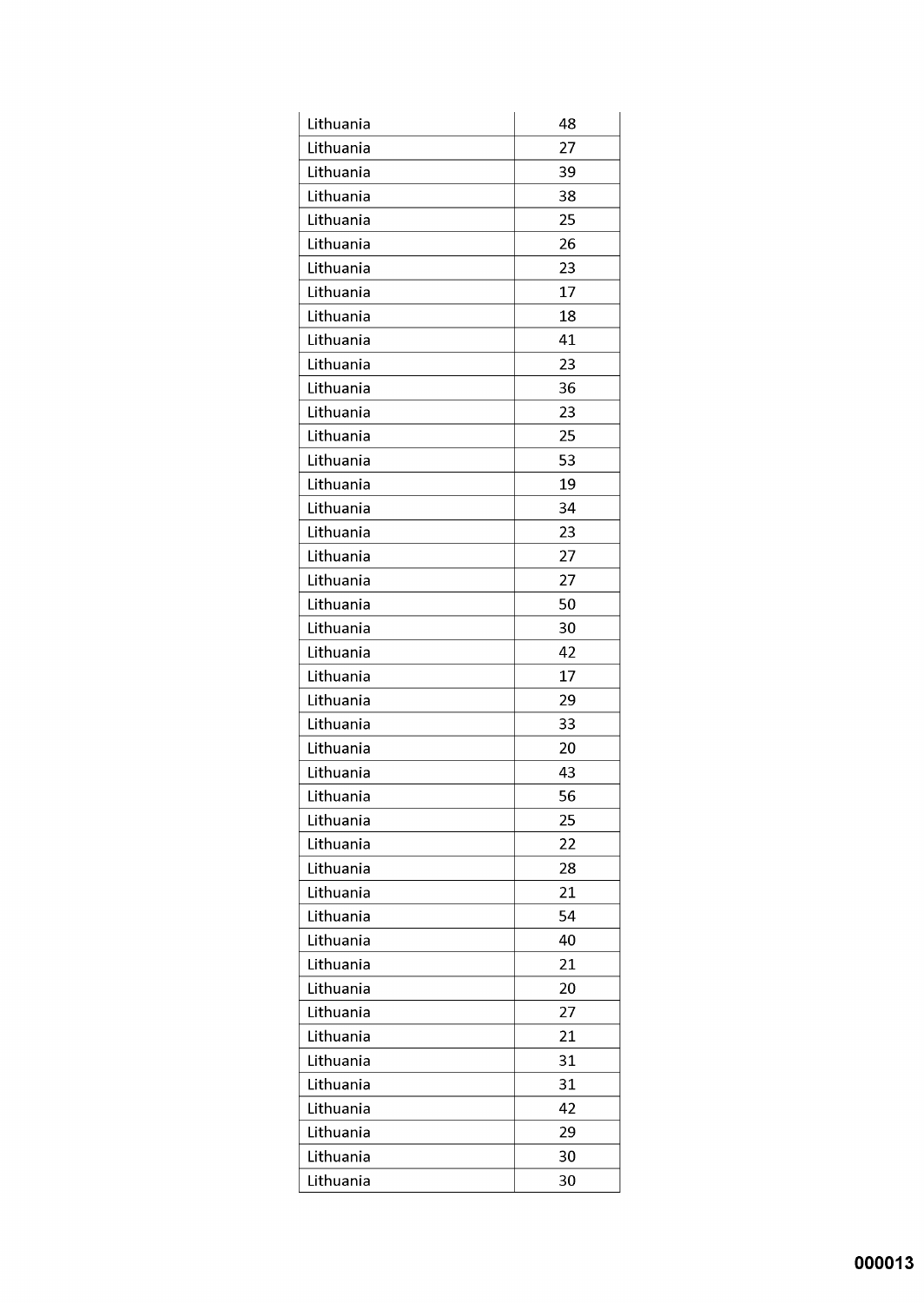| Lithuania                        | 45 |
|----------------------------------|----|
| Lithuania                        | 20 |
| Lithuania                        | 25 |
| Lithuania                        | 20 |
| Lithuania                        | 21 |
| Lithuania                        | 22 |
| Lithuania                        | 41 |
| Lithuania                        | 48 |
| Lithuania                        | 24 |
| Lithuania                        | 25 |
| Lithuania                        | 22 |
| Lithuania                        | 22 |
| Lithuania                        | 21 |
| Lithuania                        | 20 |
| Lithuania                        | 33 |
| Lithuania                        | 27 |
| Lithuania                        | 23 |
| Lithuania                        | 40 |
| Lithuania                        | 23 |
| Lithuania                        | 46 |
| Lithuania                        | 46 |
| Lithuania; Russian               | 25 |
| Federation                       |    |
| Malaysia                         | 36 |
| Malaysia                         | 39 |
| <b>Mauritius</b>                 | 55 |
| Moldova, Republic of             | 24 |
| Moldova, Republic of;<br>Romania | 28 |
| Morocco                          | 18 |
| Netherlands                      | 43 |
| Nigeria                          | 37 |
| Nigeria                          | 28 |
| Nigeria                          | 37 |
| Nigeria                          | 30 |
| Nigeria                          | 39 |
| Nigeria                          | 31 |
| Nigeria                          | 15 |
| Nigeria                          | 45 |
| Nigeria                          | 34 |
| Nigeria                          | 20 |
| Nigeria                          | 34 |
| Nigeria                          | 38 |
| Nigeria                          | 26 |
| Nigeria                          | 28 |
|                                  |    |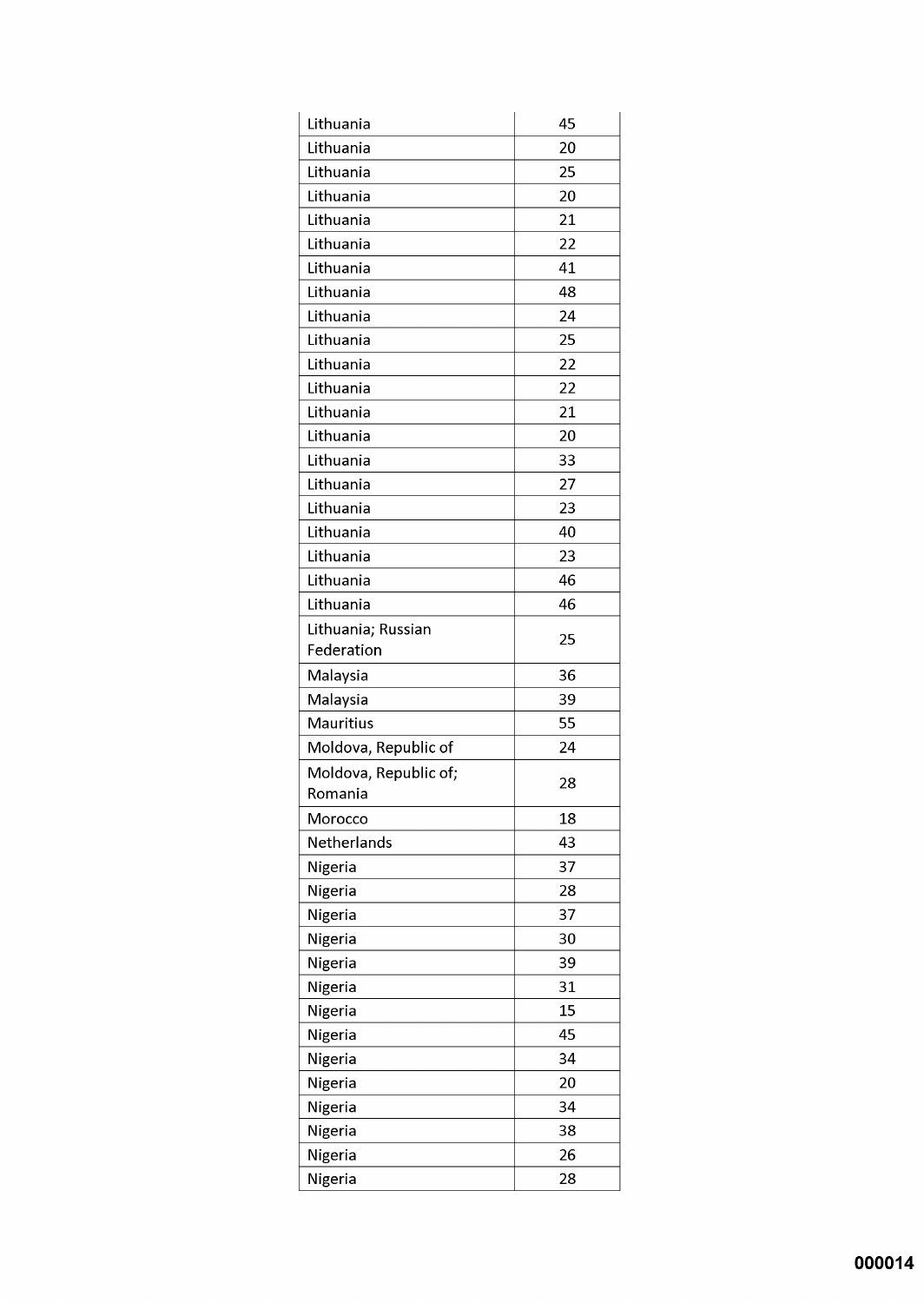| Nigeria     | 39 |
|-------------|----|
| Other       | 55 |
| Other       | 18 |
| Other       | 29 |
| Other       | 18 |
| Other       | 19 |
| Other       | 19 |
| Other       | 18 |
| Other       | 75 |
| Other       | 47 |
| Pakistan    | 17 |
| Pakistan    | 32 |
| Philippines | 15 |
| Philippines | 50 |
| Poland      | 27 |
| Poland      | 35 |
| Poland      | 27 |
| Poland      | 29 |
| Poland      | 31 |
| Poland      | 27 |
| Poland      | 31 |
| Poland      | 33 |
| Poland      | 31 |
| Poland      | 26 |
| Poland      | 32 |
| Poland      | 30 |
| Poland      | 29 |
| Poland      | 28 |
| Poland      | 36 |
| Poland      | 27 |
| Poland      | 44 |
| Poland      | 38 |
| Poland      | 28 |
| Poland      | 30 |
| Poland      | 62 |
| Poland      | 24 |
| Poland      | 20 |
| Poland      | 35 |
| Poland      | 25 |
| Poland      | 15 |
| Poland      | 16 |
| Poland      | 32 |
| Poland      | 30 |
| Poland      | 32 |
| Poland      | 21 |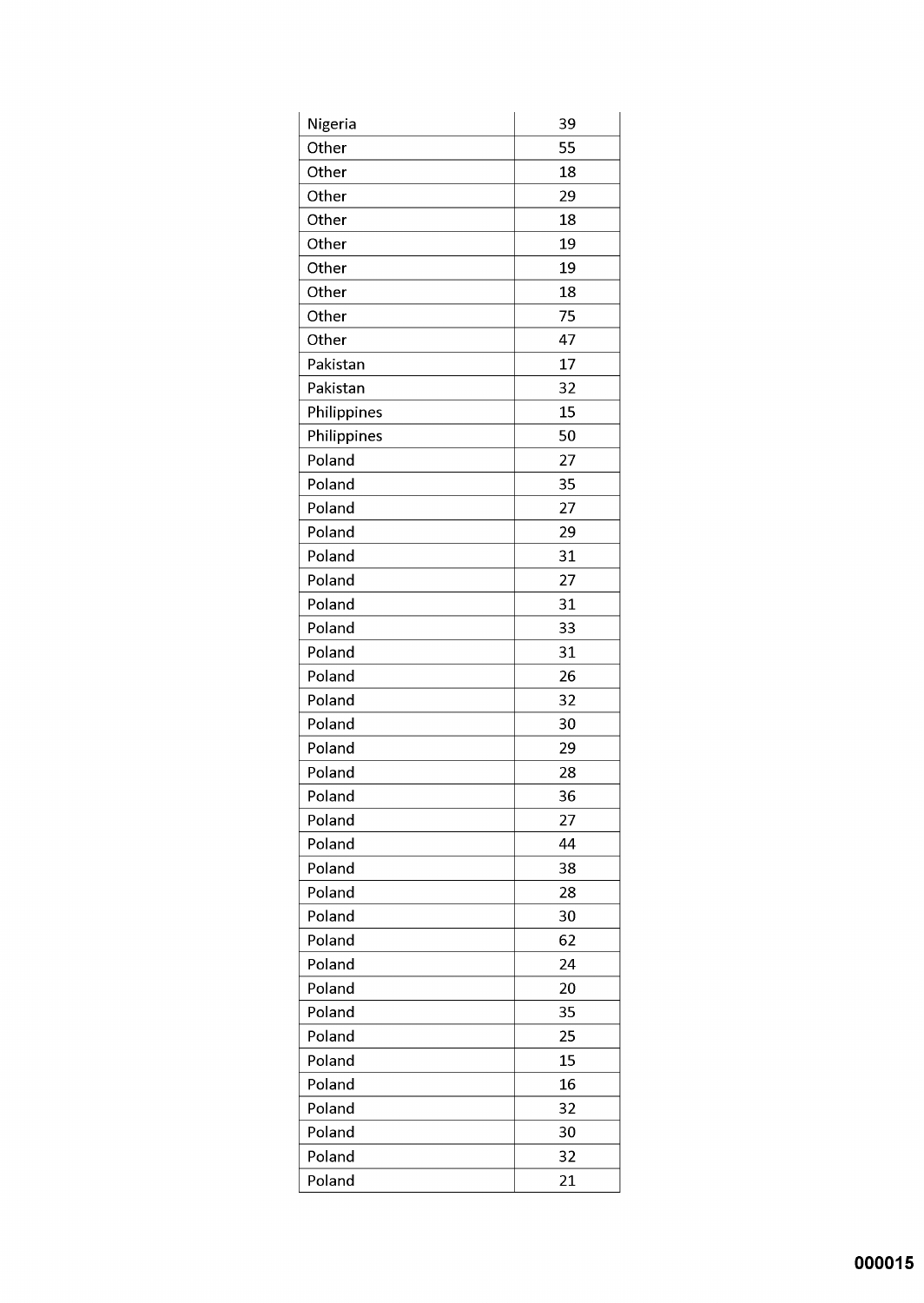| Poland | 24 |
|--------|----|
| Poland | 31 |
| Poland | 31 |
| Poland | 28 |
| Poland | 43 |
| Poland | 45 |
| Poland | 47 |
| Poland | 30 |
| Poland | 55 |
| Poland | 19 |
| Poland | 43 |
| Poland | 45 |
| Poland | 48 |
| Poland | 38 |
| Poland | 24 |
| Poland | 42 |
| Poland | 26 |
| Poland | 33 |
| Poland | 31 |
| Poland | 28 |
| Poland | 37 |
| Poland | 19 |
| Poland | 23 |
| Poland | 25 |
| Poland | 14 |
| Poland | 28 |
| Poland | 57 |
| Poland | 28 |
| Poland | 41 |
| Poland | 51 |
| Poland | 42 |
| Poland | 64 |
| Poland | 44 |
| Poland | 42 |
| Poland | 47 |
| Poland | 33 |
| Poland | 34 |
| Poland | 23 |
| Poland | 54 |
| Poland | 20 |
| Poland | 30 |
| Poland | 28 |
| Poland | 46 |
| Poland | 30 |
| Poland | 27 |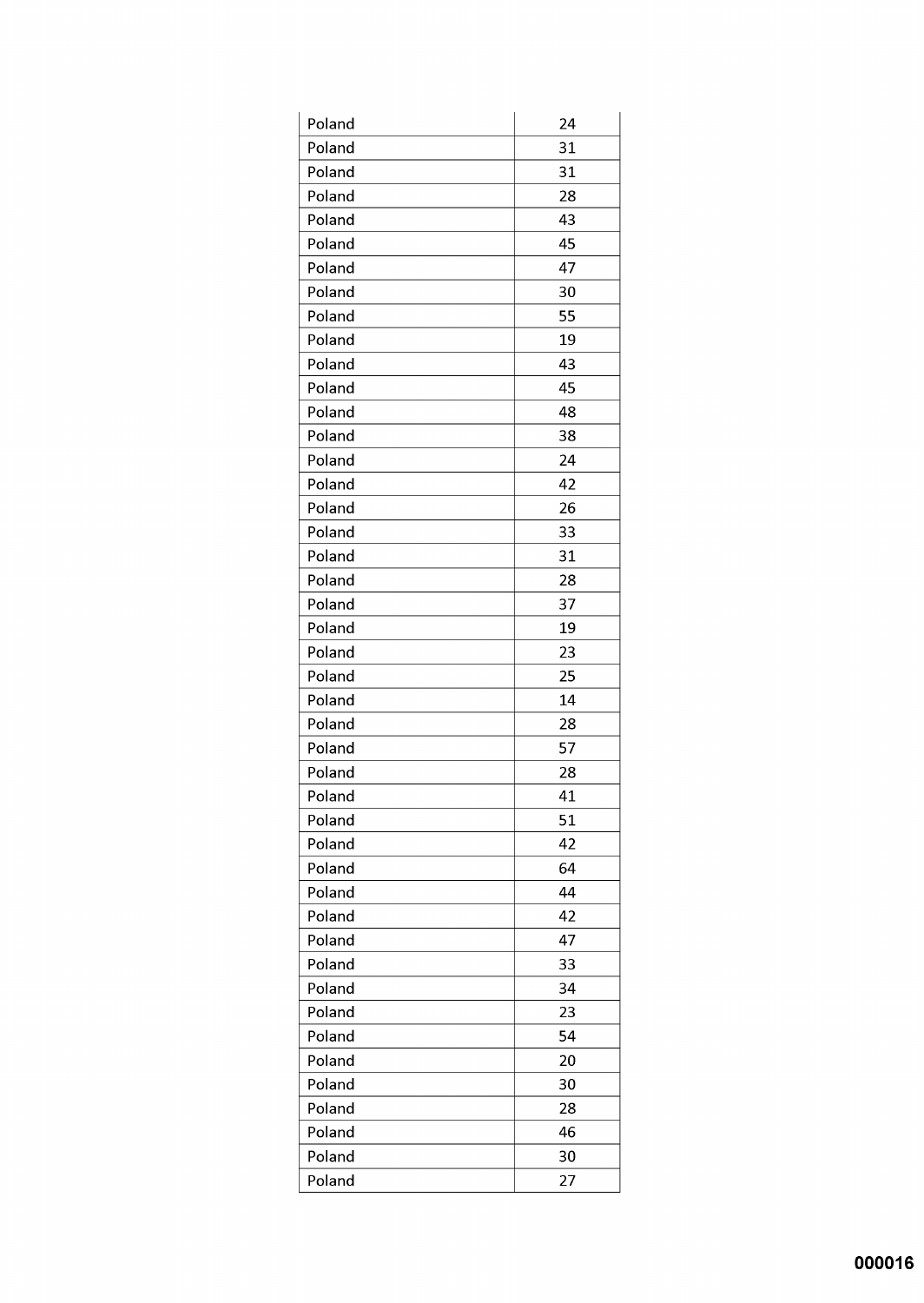| Poland | 52 |
|--------|----|
| Poland | 25 |
| Poland | 29 |
| Poland | 19 |
| Poland | 32 |
| Poland | 29 |
| Poland | 28 |
| Poland | 19 |
| Poland | 59 |
| Poland | 59 |
| Poland | 28 |
| Poland | 35 |
| Poland | 33 |
| Poland | 26 |
| Poland | 29 |
| Poland | 30 |
| Poland | 27 |
| Poland | 25 |
| Poland | 28 |
| Poland | 34 |
| Poland | 33 |
| Poland | 38 |
| Poland | 23 |
| Poland | 49 |
| Poland | 43 |
| Poland | 32 |
| Poland | 46 |
| Poland | 15 |
| Poland | 34 |
| Poland | 29 |
| Poland | 27 |
| Poland | 29 |
| Poland | 20 |
| Poland | 30 |
| Poland | 29 |
| Poland | 27 |
| Poland | 22 |
| Poland | 40 |
| Poland | 34 |
| Poland | 29 |
| Poland | 29 |
| Poland | 43 |
| Poland | 24 |
| Poland | 33 |
| Poland | 20 |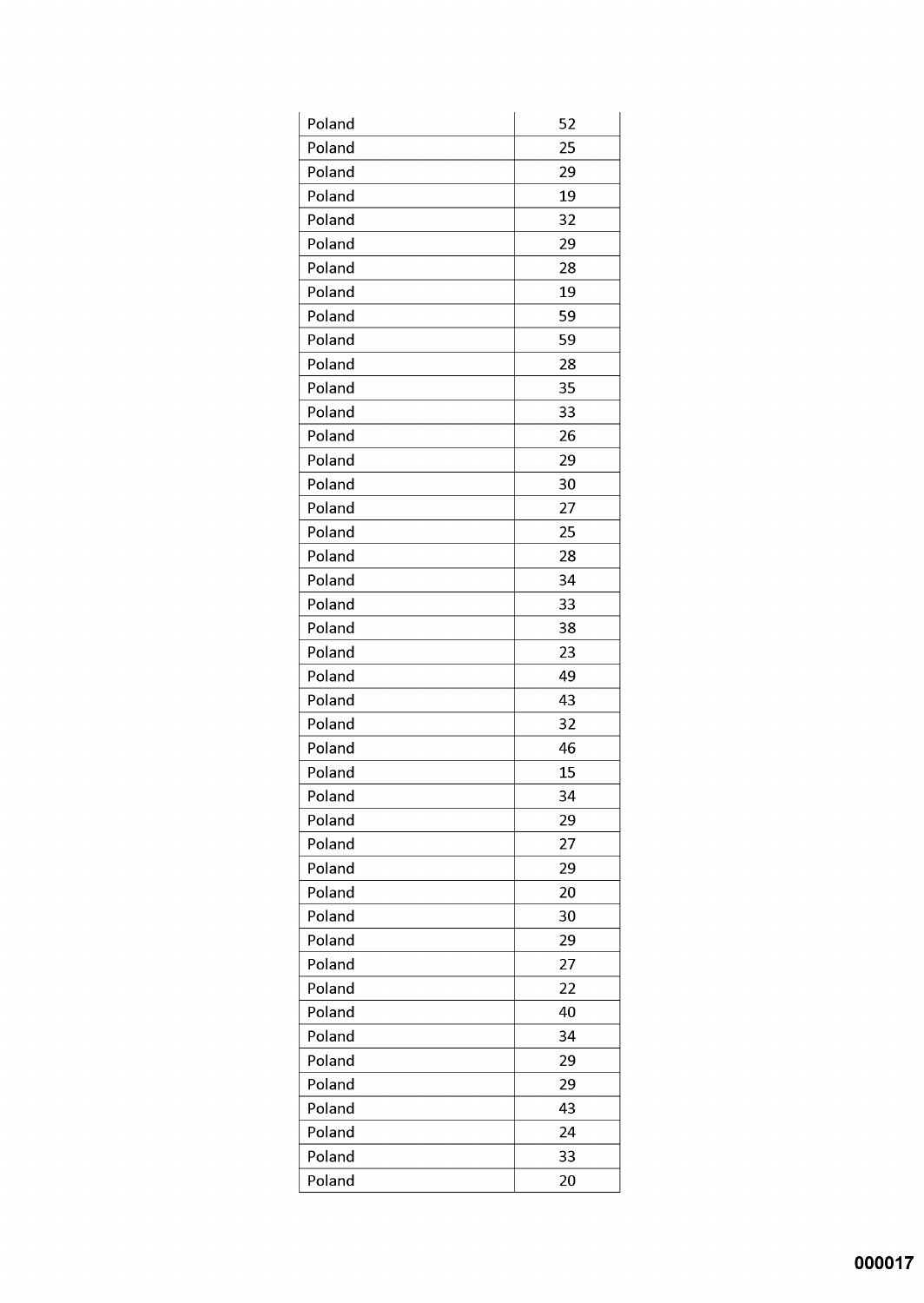| Poland | 22 |
|--------|----|
| Poland | 22 |
| Poland | 14 |
| Poland | 21 |
| Poland | 19 |
| Poland | 50 |
| Poland | 41 |
| Poland | 20 |
| Poland | 21 |
| Poland | 51 |
| Poland | 24 |
| Poland | 43 |
| Poland | 33 |
| Poland | 44 |
| Poland | 26 |
| Poland | 29 |
| Poland | 25 |
| Poland | 41 |
| Poland | 27 |
| Poland | 47 |
| Poland | 19 |
| Poland | 23 |
| Poland | 39 |
| Poland | 30 |
| Poland | 19 |
| Poland | 36 |
| Poland | 39 |
| Poland | 28 |
| Poland | 36 |
| Poland | 26 |
| Poland | 35 |
| Poland | 31 |
| Poland | 29 |
| Poland | 53 |
| Poland | 33 |
| Poland | 28 |
| Poland | 25 |
| Poland | 21 |
| Poland | 32 |
| Poland | 26 |
| Poland | 42 |
| Poland | 32 |
| Poland | 23 |
| Poland | 29 |
| Poland | 26 |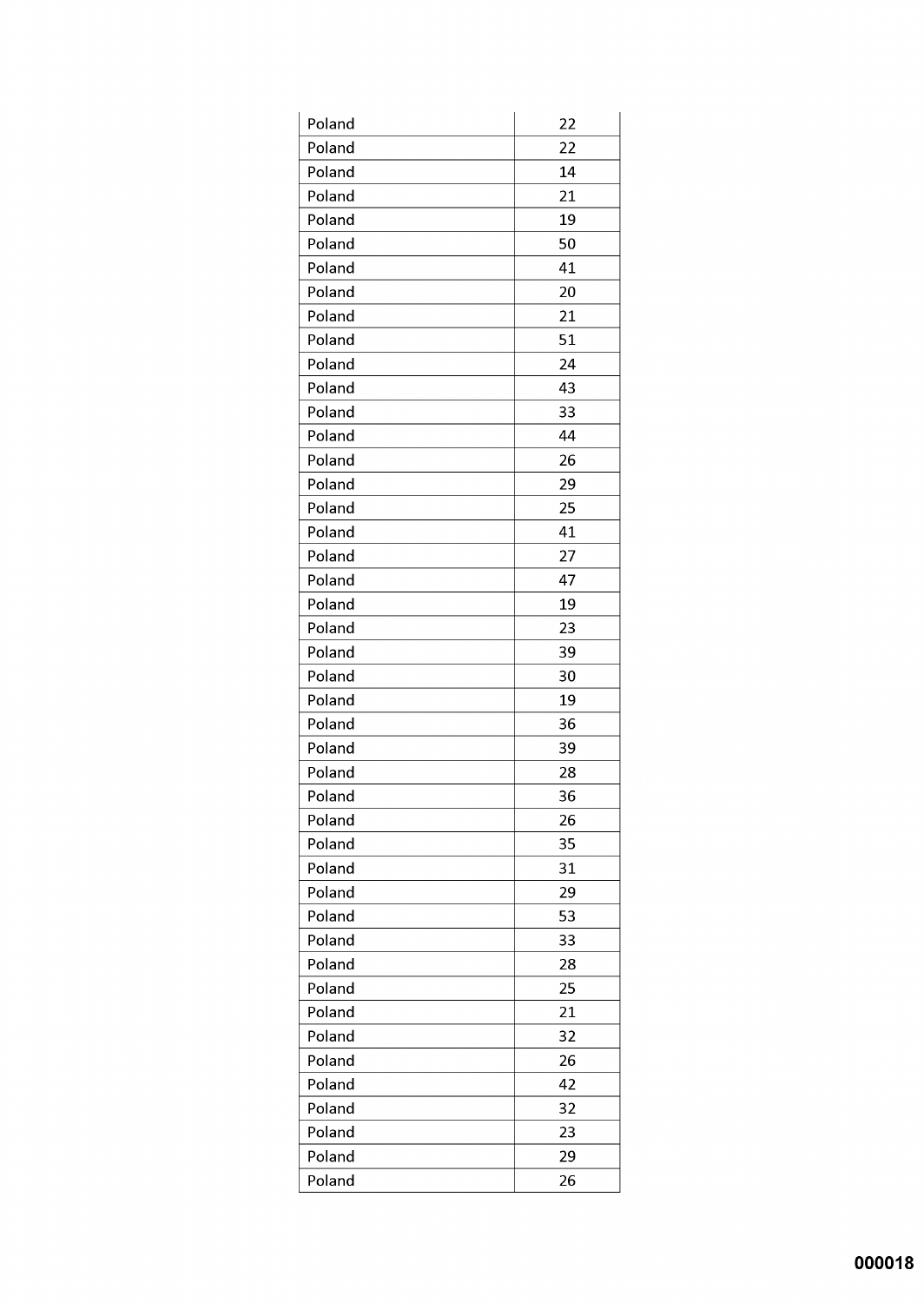| Poland | 36 |
|--------|----|
| Poland | 39 |
| Poland | 49 |
| Poland | 54 |
| Poland | 54 |
| Poland | 38 |
| Poland | 13 |
| Poland | 32 |
| Poland | 29 |
| Poland | 29 |
| Poland | 21 |
| Poland | 17 |
| Poland | 39 |
| Poland | 22 |
| Poland | 48 |
| Poland | 31 |
| Poland | 25 |
| Poland | 25 |
| Poland | 24 |
| Poland | 26 |
| Poland | 32 |
| Poland | 54 |
| Poland | 37 |
| Poland | 42 |
| Poland | 20 |
| Poland | 35 |
| Poland | 18 |
| Poland | 22 |
| Poland | 27 |
| Poland | 25 |
| Poland | 28 |
| Poland | 32 |
| Poland | 25 |
| Poland | 18 |
| Poland | 46 |
| Poland | 31 |
| Poland | 26 |
| Poland | 26 |
| Poland | 34 |
| Poland | 35 |
| Poland | 40 |
| Poland | 23 |
| Poland | 29 |
| Poland | 38 |
| Poland | 49 |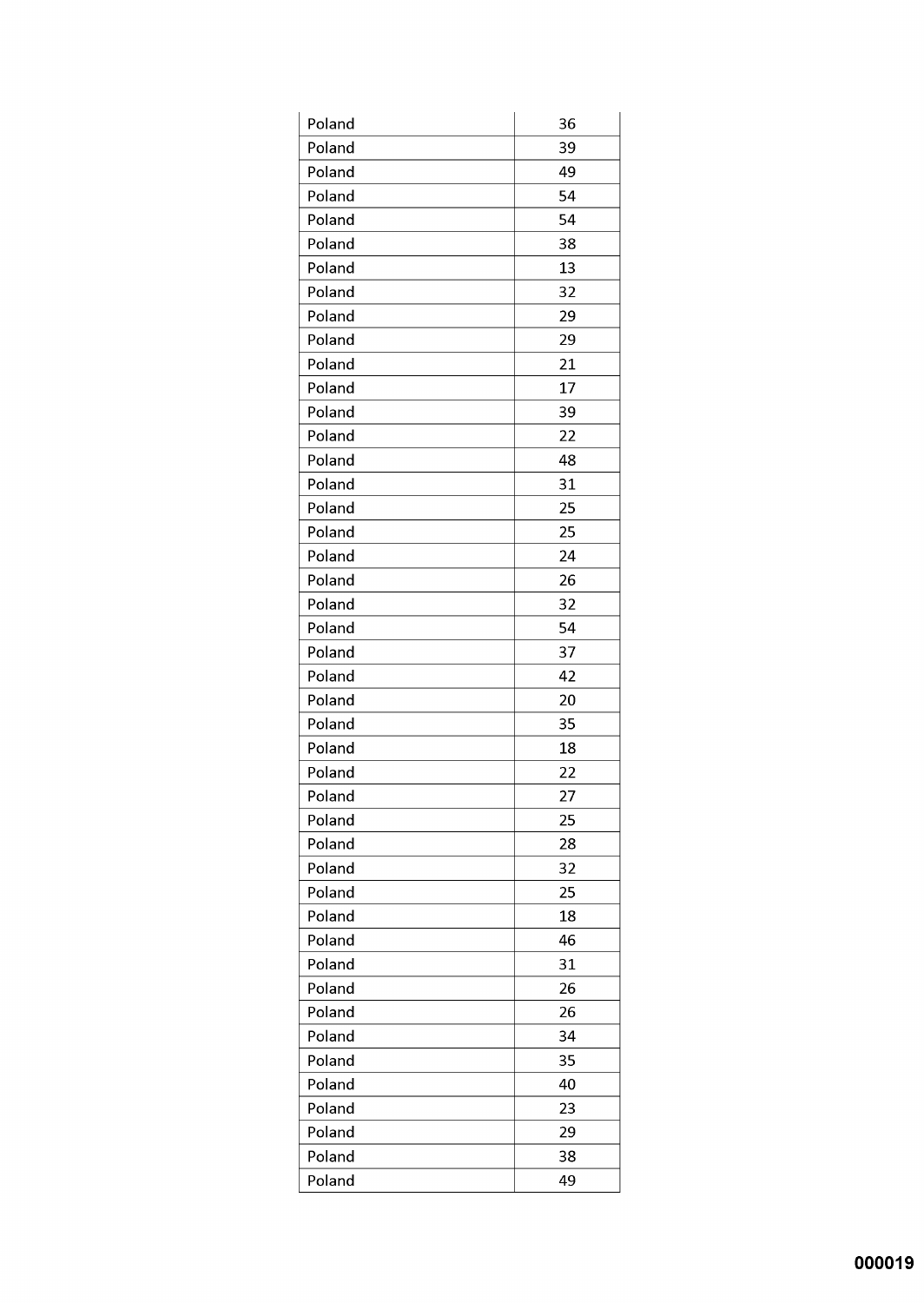| Poland   | 42 |
|----------|----|
| Poland   | 28 |
| Poland   | 21 |
| Poland   | 19 |
| Poland   | 48 |
| Poland   | 44 |
| Poland   | 27 |
| Poland   | 34 |
| Poland   | 18 |
| Poland   | 29 |
| Poland   | 29 |
| Poland   | 29 |
| Poland   | 33 |
| Poland   | 28 |
| Poland   | 30 |
| Poland   | 19 |
| Poland   | 16 |
| Poland   | 48 |
| Poland   | 37 |
| Poland   | 26 |
| Poland   | 30 |
| Poland   | 39 |
| Poland   | 30 |
| Poland   | 30 |
| Poland   | 32 |
| Poland   | 36 |
| Poland   | 48 |
| Poland   | 31 |
| Poland   | 39 |
| Poland   | 21 |
| Poland   | 26 |
| Poland   | 22 |
| Poland   | 42 |
| Poland   | 29 |
| Poland   | 23 |
| Poland   | 31 |
| Poland   | 33 |
| Poland   | 34 |
| Poland   | 33 |
| Poland   | 23 |
| Portugal | 33 |
| Portugal | 24 |
| Portugal | 29 |
| Portugal | 33 |
| Portugal | 39 |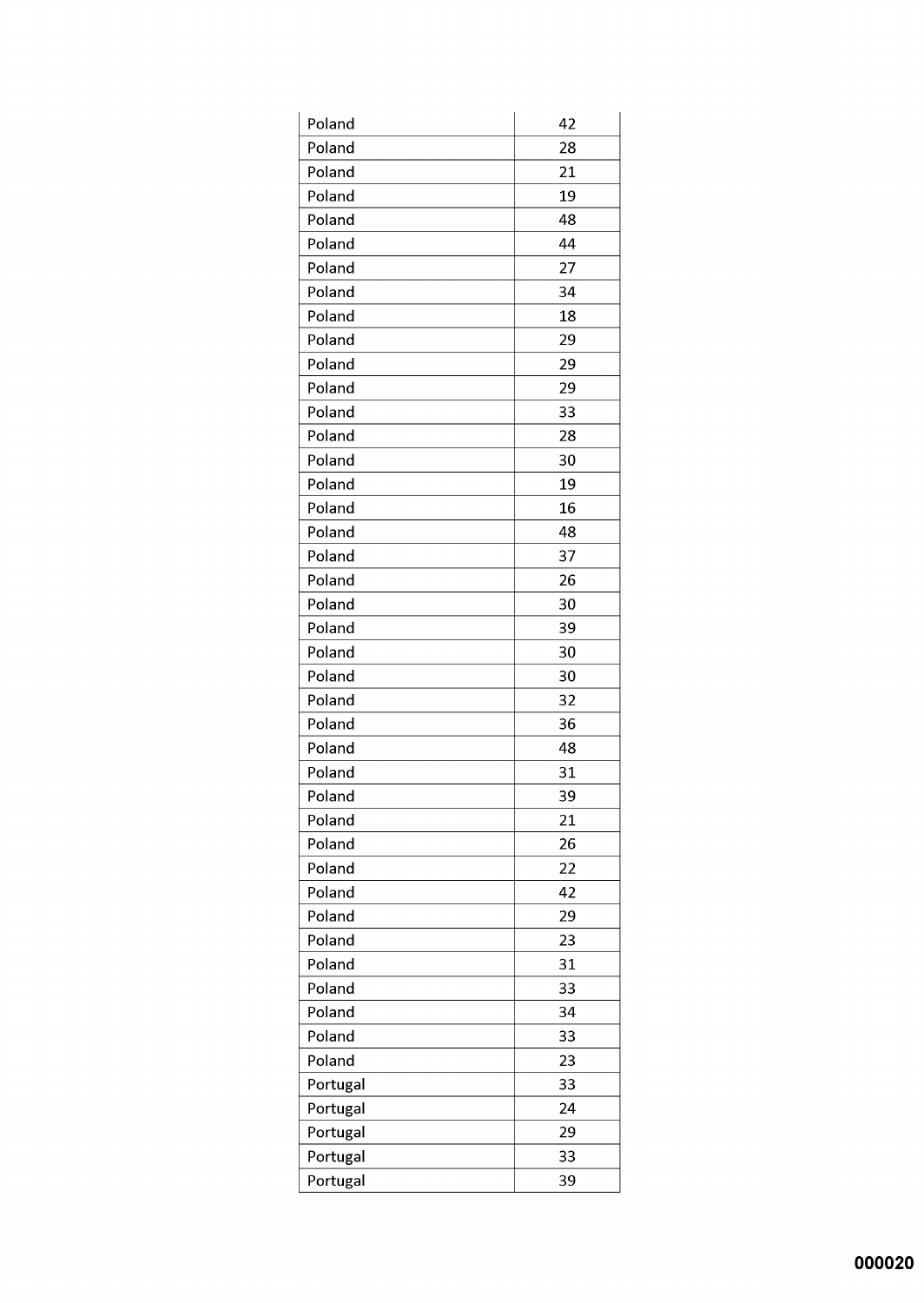| Portugal | 22 |
|----------|----|
| Portugal | 29 |
| Portugal | 63 |
| Portugal | 24 |
| Portugal | 24 |
| Portugal | 18 |
| Portugal | 40 |
| Portugal | 64 |
| Portugal | 21 |
| Portugal | 29 |
| Portugal | 20 |
| Portugal | 22 |
| Portugal | 15 |
| Portugal | 13 |
| Portugal | 39 |
| Portugal | 19 |
| Portugal | 20 |
| Portugal | 32 |
| Portugal | 36 |
| Portugal | 56 |
| Portugal | 46 |
| Portugal | 34 |
| Portugal | 21 |
| Portugal | 33 |
| Portugal | 35 |
| Portugal | 37 |
| Portugal | 22 |
| Portugal | 30 |
| Portugal | 24 |
| Portugal | 25 |
| Portugal | 39 |
| Portugal | 32 |
| Portugal | 26 |
| Portugal | 26 |
| Portugal | 21 |
| Portugal | 43 |
| Portugal | 42 |
| Portugal | 14 |
| Portugal | 38 |
| Portugal | 39 |
| Portugal | 40 |
| Portugal | 31 |
| Portugal | 19 |
| Portugal | 26 |
| Portugal | 43 |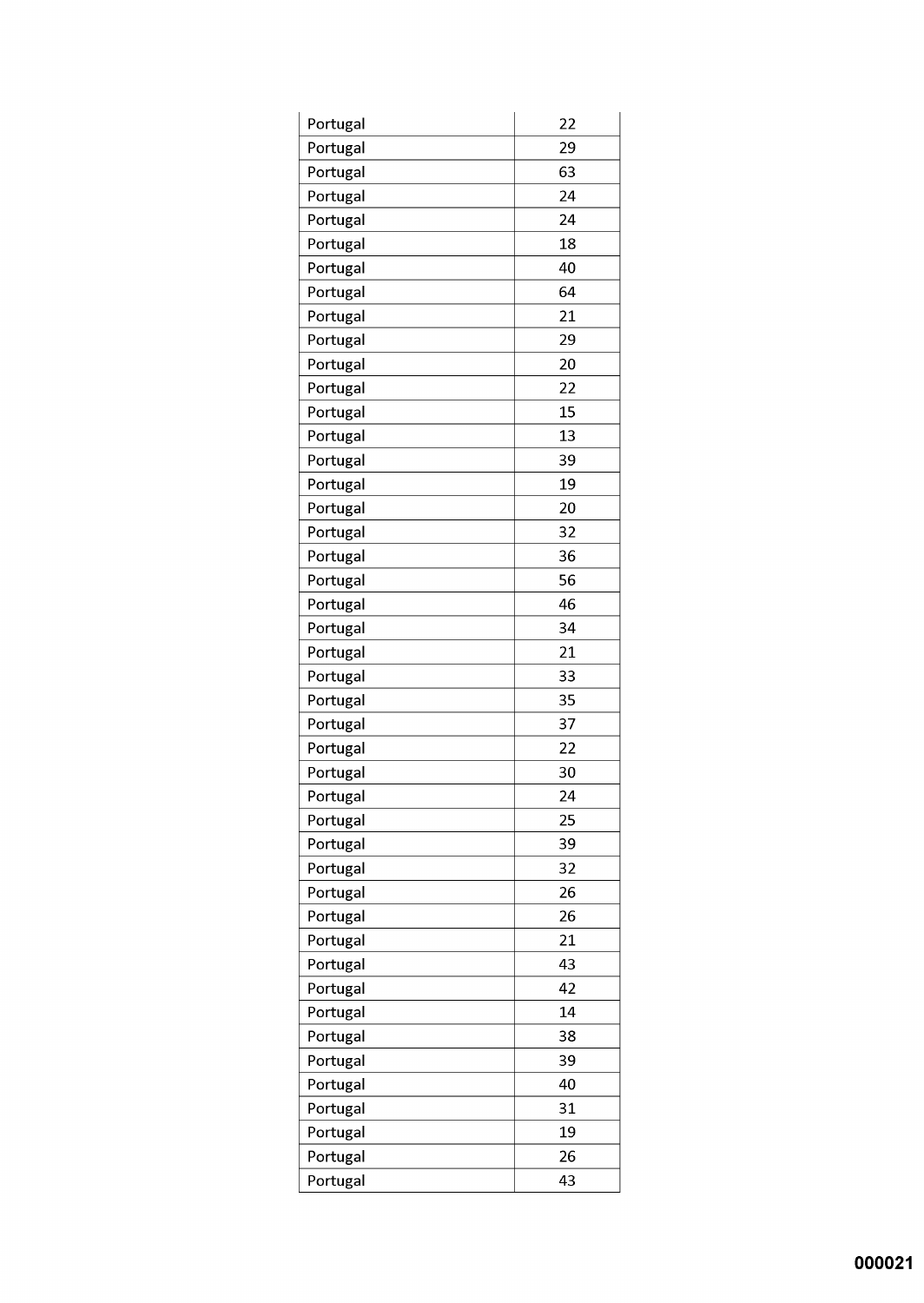| Portugal | 26 |
|----------|----|
| Portugal | 47 |
| Portugal | 35 |
| Romania  | 27 |
| Romania  | 16 |
| Romania  | 31 |
| Romania  | 44 |
| Romania  | 33 |
| Romania  | 32 |
| Romania  | 26 |
| Romania  | 30 |
| Romania  | 15 |
| Romania  | 14 |
| Romania  | 35 |
| Romania  | 28 |
| Romania  | 28 |
| Romania  | 36 |
| Romania  | 27 |
| Romania  | 44 |
| Romania  | 11 |
| Romania  | 16 |
| Romania  | 39 |
| Romania  | 28 |
| Romania  | 12 |
| Romania  | 20 |
| Romania  | 29 |
| Romania  | 19 |
| Romania  | 23 |
| Romania  | 33 |
| Romania  | 13 |
| Romania  | 21 |
| Romania  | 23 |
| Romania  | 19 |
| Romania  | 28 |
| Romania  | 25 |
| Romania  | 29 |
| Romania  | 22 |
| Romania  | 36 |
| Romania  | 21 |
| Romania  | 30 |
| Romania  | 44 |
| Romania  | 54 |
| Romania  | 38 |
| Romania  | 20 |
| Romania  | 33 |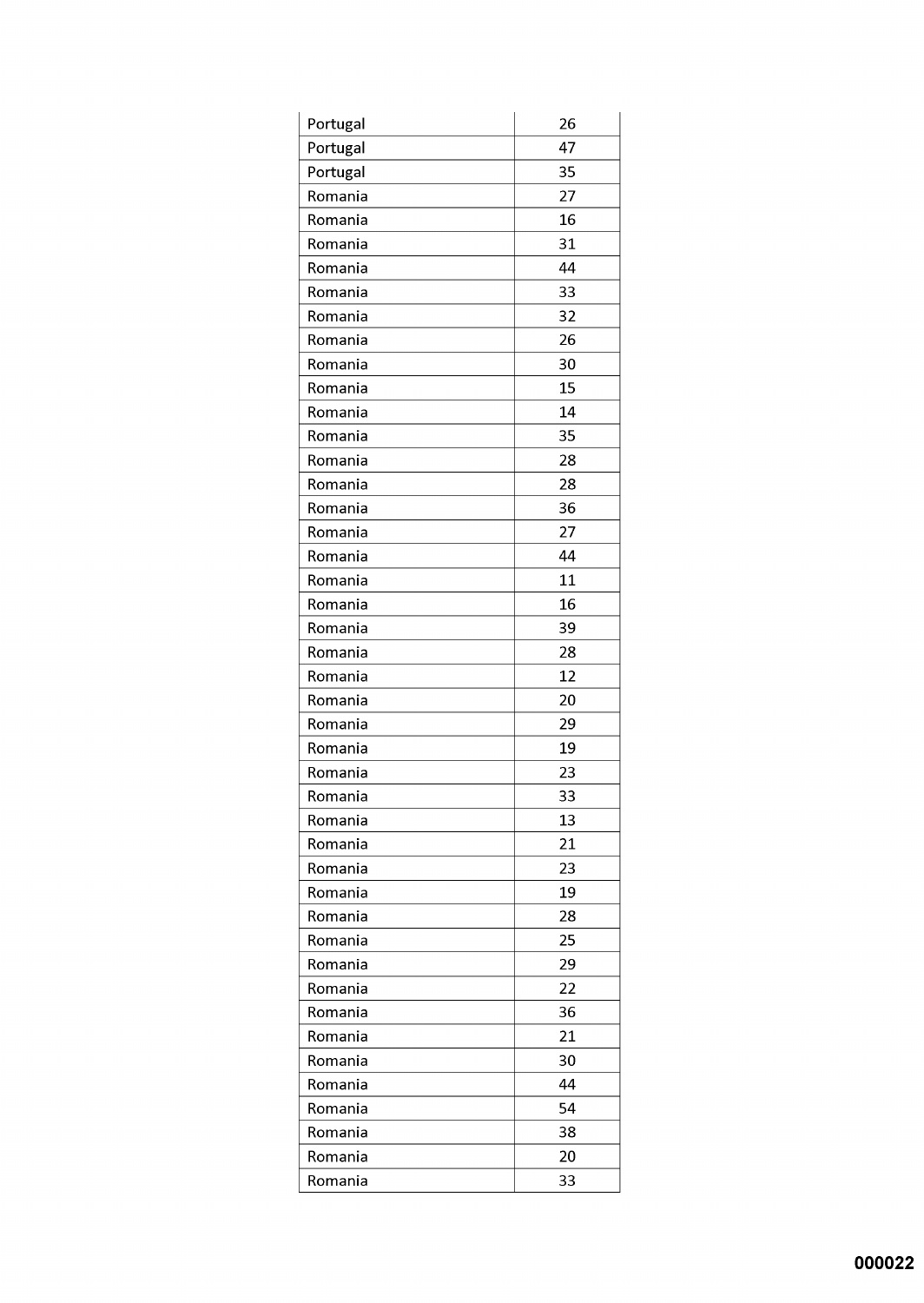| Romania | 21 |
|---------|----|
| Romania | 35 |
| Romania | 35 |
| Romania | 18 |
| Romania | 23 |
| Romania | 20 |
| Romania | 24 |
| Romania | 20 |
| Romania | 21 |
| Romania | 13 |
| Romania | 37 |
| Romania | 36 |
| Romania | 35 |
| Romania | 31 |
| Romania | 28 |
| Romania | 34 |
| Romania | 27 |
| Romania | 11 |
| Romania | 15 |
| Romania | 34 |
| Romania | 18 |
| Romania | 29 |
| Romania | 19 |
| Romania | 28 |
| Romania | 19 |
| Romania | 25 |
| Romania | 22 |
| Romania | 25 |
| Romania | 23 |
| Romania | 56 |
| Romania | 37 |
| Romania | 26 |
| Romania | 27 |
| Romania | 26 |
| Romania | 18 |
| Romania | 35 |
| Romania | 28 |
| Romania | 37 |
| Romania | 41 |
| Romania | 33 |
| Romania | 21 |
| Romania | 20 |
| Romania | 18 |
| Romania | 22 |
| Romania | 14 |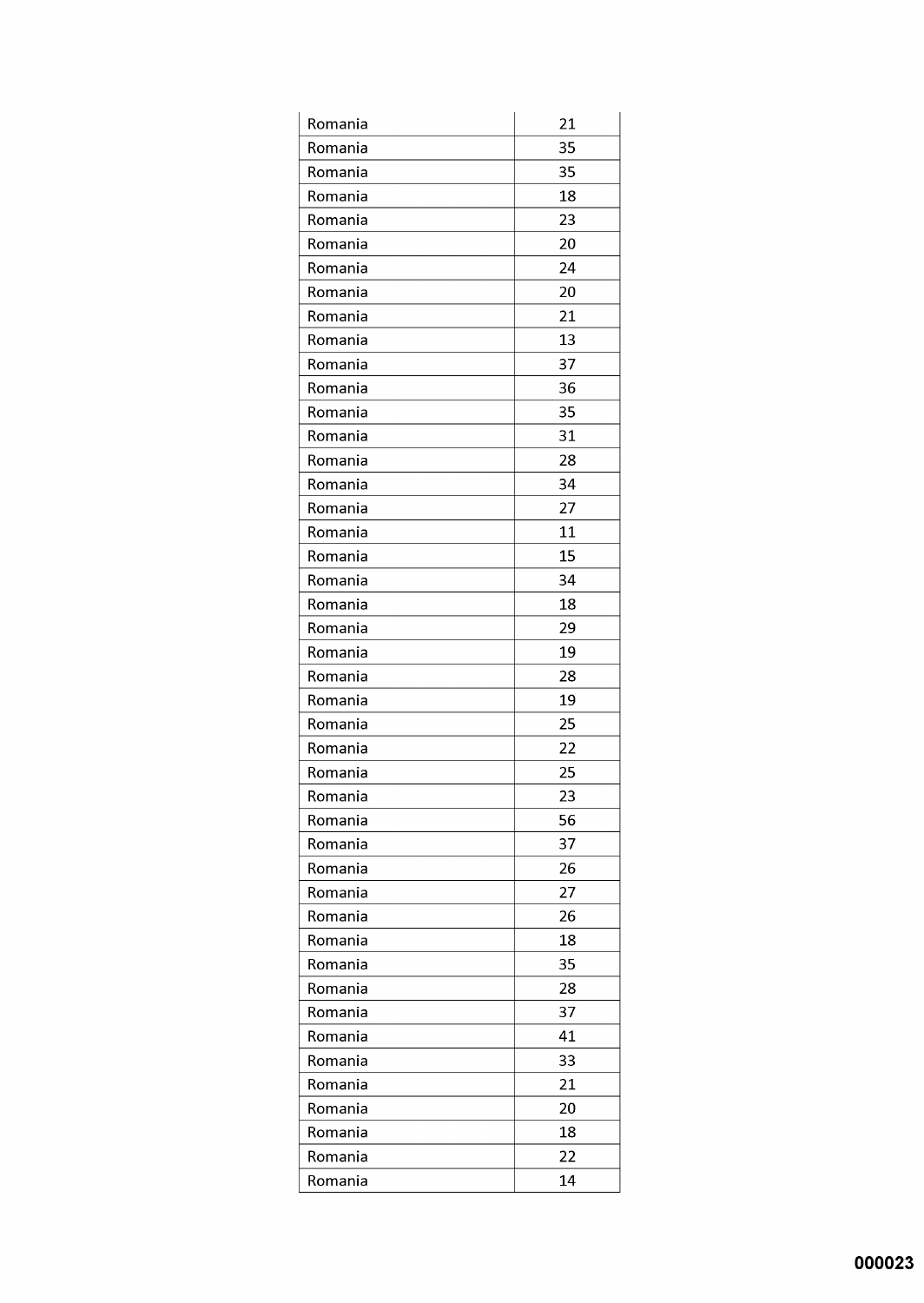| Romania | 30 |
|---------|----|
| Romania | 28 |
| Romania | 37 |
| Romania | 21 |
| Romania | 19 |
| Romania | 24 |
| Romania | 21 |
| Romania | 19 |
| Romania | 32 |
| Romania | 28 |
| Romania | 22 |
| Romania | 24 |
| Romania | 25 |
| Romania | 28 |
| Romania | 21 |
| Romania | 22 |
| Romania | 30 |
| Romania | 13 |
| Romania | 19 |
| Romania | 30 |
| Romania | 31 |
| Romania | 29 |
| Romania | 18 |
| Romania | 11 |
| Romania | 39 |
| Romania | 34 |
| Romania | 20 |
| Romania | 18 |
| Romania | 26 |
| Romania | 38 |
| Romania | 13 |
| Romania | 23 |
| Romania | 24 |
| Romania | 21 |
| Romania | 21 |
| Romania | 28 |
| Romania | 26 |
| Romania | 30 |
| Romania | 23 |
| Romania | 31 |
| Romania | 19 |
| Romania | 19 |
| Romania | 23 |
| Romania | 29 |
| Romania | 23 |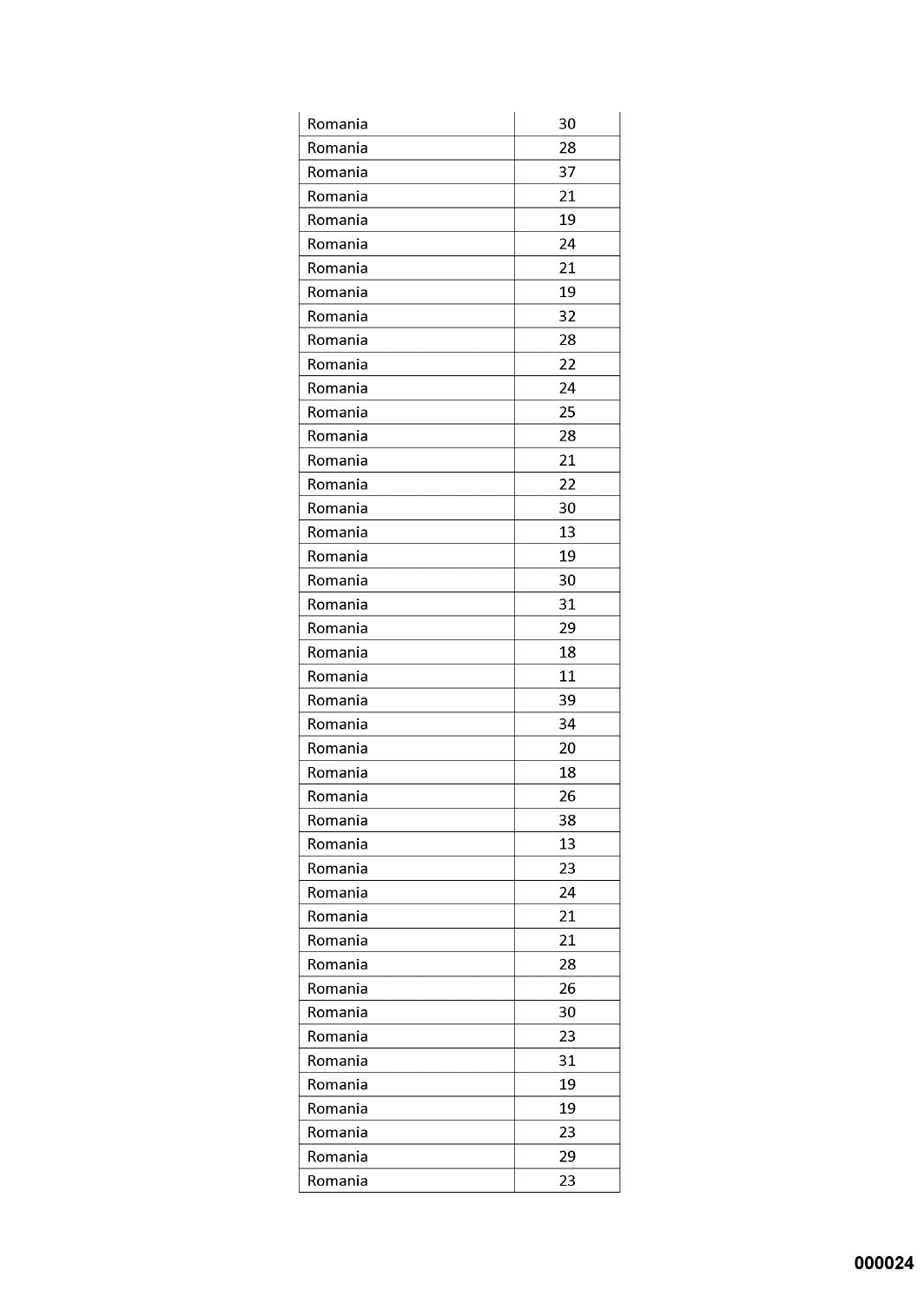| Romania | 29 |
|---------|----|
| Romania | 32 |
| Romania | 14 |
| Romania | 25 |
| Romania | 12 |
| Romania | 26 |
| Romania | 29 |
| Romania | 28 |
| Romania | 19 |
| Romania | 30 |
| Romania | 20 |
| Romania | 14 |
| Romania | 24 |
| Romania | 19 |
| Romania | 13 |
| Romania | 23 |
| Romania | 24 |
| Romania | 34 |
| Romania | 32 |
| Romania | 27 |
| Romania | 21 |
| Romania | 35 |
| Romania | 37 |
| Romania | 23 |
| Romania | 28 |
| Romania | 26 |
| Romania | 16 |
| Romania | 38 |
| Romania | 20 |
| Romania | 25 |
| Romania | 19 |
| Romania | 11 |
| Romania | 14 |
| Romania | 20 |
| Romania | 24 |
| Romania | 41 |
| Romania | 31 |
| Romania | 28 |
| Romania | 20 |
| Romania | 29 |
| Romania | 35 |
| Romania | 25 |
| Romania | 32 |
| Romania | 25 |
| Romania | 37 |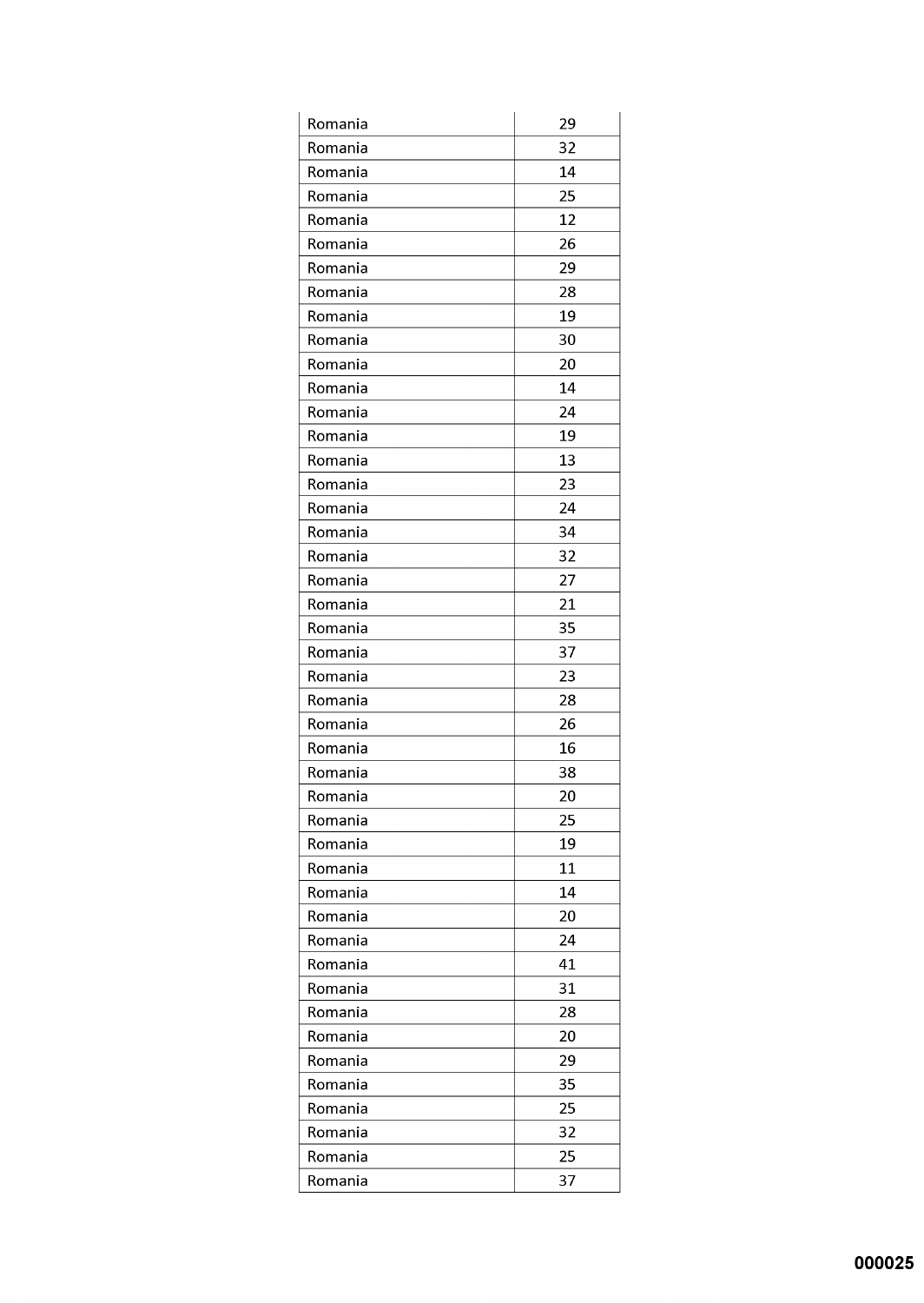| Romania                   | 34 |
|---------------------------|----|
| Romania                   | 19 |
| Romania                   | 14 |
| Romania                   | 35 |
| Romania                   | 14 |
| Romania                   | 10 |
| Romania                   | 20 |
| Romania                   | 28 |
| Romania                   | 21 |
| Romania                   | 20 |
| Romania                   | 22 |
| Romania                   | 21 |
| Romania                   | 17 |
| Romania                   | 29 |
| Romania                   | 20 |
| Romania                   | 38 |
| Romania                   | 36 |
| <b>Russian Federation</b> | 32 |
| <b>Russian Federation</b> | 33 |
| <b>Russian Federation</b> | 27 |
| <b>Russian Federation</b> | 40 |
| <b>Russian Federation</b> | 40 |
| <b>Russian Federation</b> | 23 |
| <b>Russian Federation</b> | 22 |
| <b>Russian Federation</b> | 39 |
| <b>Russian Federation</b> | 15 |
| Senegal                   | 25 |
| Slovakia                  | 38 |
| Slovakia                  | 18 |
| Slovakia                  | 34 |
| Slovakia                  | 29 |
| Slovakia                  | 17 |
| Slovakia                  | 38 |
| Slovakia                  | 15 |
| Slovakia                  | 31 |
| Slovakia                  | 33 |
| Slovakia                  | 53 |
| Slovakia                  | 19 |
| Slovakia                  | 36 |
| Slovakia                  | 21 |
| Slovakia                  | 41 |
| Slovakia                  | 18 |
| Slovakia                  | 19 |
| Slovakia                  | 38 |
| Slovakia                  | 25 |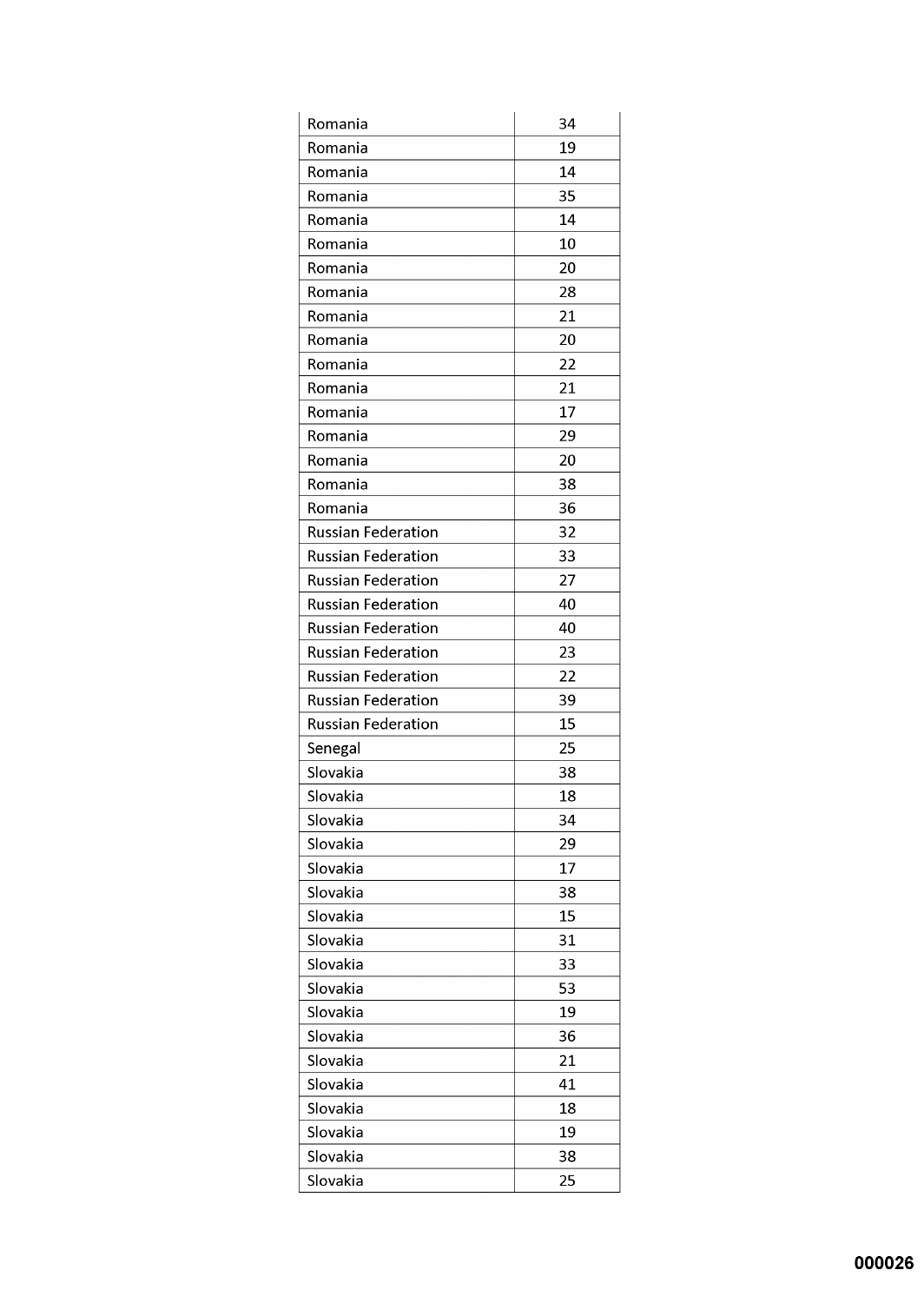| Slovakia                 | 39 |
|--------------------------|----|
| Slovakia                 | 29 |
| Slovakia                 | 24 |
| Slovakia                 | 50 |
| Slovakia                 | 40 |
| Slovakia                 | 23 |
| Slovakia                 | 24 |
| Slovakia                 | 19 |
| Slovakia                 | 27 |
| Slovakia                 | 11 |
| Slovakia                 | 39 |
| Slovakia                 | 24 |
| Slovakia                 | 37 |
| Slovakia                 | 16 |
| Slovakia                 | 32 |
| Slovakia                 | 47 |
| Slovakia                 | 29 |
| Slovakia                 | 38 |
| Slovakia                 | 25 |
| Slovakia                 | 37 |
| Slovakia                 | 55 |
| Slovakia                 | 22 |
| Slovakia                 | 19 |
| Slovakia                 | 25 |
| Slovenia                 | 47 |
| Somalia                  | 21 |
| South Africa             | 22 |
| South Africa             | 21 |
| South Africa             | 20 |
| South Africa;Other       | 16 |
| Spain                    | 17 |
| Spain                    | 20 |
| Spain                    | 20 |
| Spain                    | 34 |
| Spain                    | 45 |
| Sudan                    | 34 |
| Sudan                    | 34 |
| Sweden; United States of | 27 |
| America                  |    |
| Timor-Leste              | 42 |
| Tunisia                  | 23 |
| <b>Tunisia</b>           | 23 |
| Turkey                   | 26 |
| Turkey                   | 27 |
| Turkey                   | 37 |